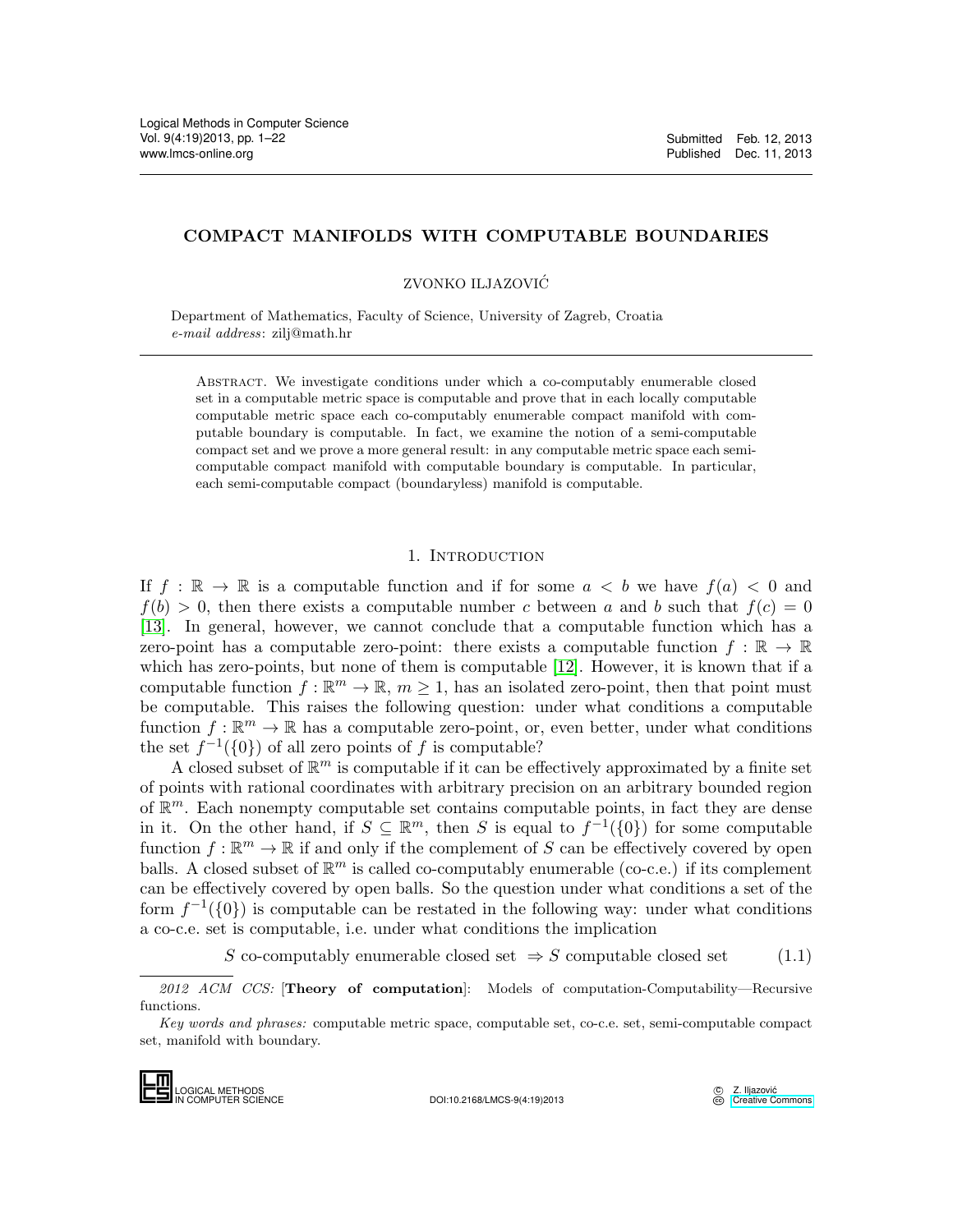holds?

The implication [\(1.1\)](#page-0-0) does not hold in general, moreover, as mentioned, there exists a nonempty co-c.e. subset of  $\mathbb R$  which contains no computable points. Such a set cannot be connected (otherwise it would consist of a single point or it would contain an open interval). It is easy to construct a connected co-c.e. subset of  $\mathbb{R}^2$  which contains no computable points, but it is an interesting question is it possible to achieve that such a set is even simply connected [\[11\]](#page-21-2). Kihara [\[8\]](#page-21-3) recently showed that such a set does exist.

Regarding the implication [\(1.1\)](#page-0-0), it fails to be true even for sets which are very simple from the topological viewpoint: in each  $\mathbb{R}^m$  there exists a line segment which is co-c.e., but not computable [\[9\]](#page-21-4). However, there are certain conditions under which this implication holds. In [\[6\]](#page-21-5) it was proved that  $(1.1)$  holds when S is a circularly chainable continuum or a continuum chainable from a to b, where a and b are computable points. Brattka [\[1\]](#page-20-0) gave some results concerning  $(1.1)$  in the case when S is the graph of a continuous function. Miller [\[9\]](#page-21-4) proved that [\(1.1\)](#page-0-0) holds whenever  $S \subseteq \mathbb{R}^m$  is a topological sphere (i.e. homeomorphic to the unit sphere  $S^n \subseteq \mathbb{R}^{n+1}$  for some n) or S is homeomorphic to the closed unit ball  $B^n \subseteq \mathbb{R}^n$  for some n (i.e. S is an n-cell) by a homeomorphism  $f : B^n \to S$  such that  $f(S^{n-1})$  is co-c.e. set in  $\mathbb{R}^m$ . Furthermore, by [\[7\]](#page-21-6), these results hold not just in  $\mathbb{R}^m$ , but also in any computable metric space which is locally computable.

This, for example, means that each co-c.e. arc in  $\mathbb{R}^m$  is computable if its endpoints are computable. Hence the computability of endpoints implies the computability of the whole arc. And if we have a co-c.e. cell, then the computability of its boundary sphere implies the computability of the whole cell. Since arcs and cells are examples of spaces known as manifolds with boundary, the question which arises here is what can be said about computability of such spaces, i.e. if we have a co-c.e. manifold with boundary, does the computability of its boundary imply the computability of the whole manifold?

In this paper we answer this question. We prove that if  $(X, d, \alpha)$  is a locally computable computable metric space and if S is a co-c.e. closed set in  $(X, d, \alpha)$  which is, as a subspace of  $(X, d)$ , a compact manifold with boundary, then the computability of  $\partial S$  implies the computability of S. This in particular means that a co-c.e. set S is computable if it is a (boundaryless) manifold. A manifold with boundary is a topological space in which each point is contained in some open set which is homeomorphic to Euclidean space  $\mathbb{R}^n$  or Euclidean half-space  $\{(x_1, \ldots, x_n) \mid x_n \geq 0\}$ . If X is a manifold with boundary, then the boundary  $\partial X$  of X consists of all points  $x \in X$  such that none of the open sets containing x is homeomorphic to Euclidean space. If X is a manifold with boundary and  $\partial X = \emptyset$ , than we simply say that  $X$  is a manifold.

For example, the unit sphere  $S^n$  is a manifold and the unit ball  $B^n$  is a manifold with boundary, its boundary is  $S^{n-1}$ . Moreover, each topological sphere is a manifold and if  $f: B<sup>n</sup> \to X$  is a homeomorphism, then X is a manifold with boundary and  $\partial X = f(S^{n-1})$ .

In fact, we will prove a result which turns out to be more general: in any computable metric space  $(X, d, \alpha)$  the implication

$$
S \text{ semi-computable compact set } \Rightarrow S \text{ computable compact set } (1.2)
$$

holds if S is a compact manifold with computable boundary. That S is a semi-computable compact set means that  $S$  is compact and we can effectively enumerate all rational open sets which cover S. In other words, we will prove that if S is semi-computable compact manifold with boundary in  $(X, d, \alpha)$  then the following implication holds:

 $∂S$  computable  $⇒$  S computable.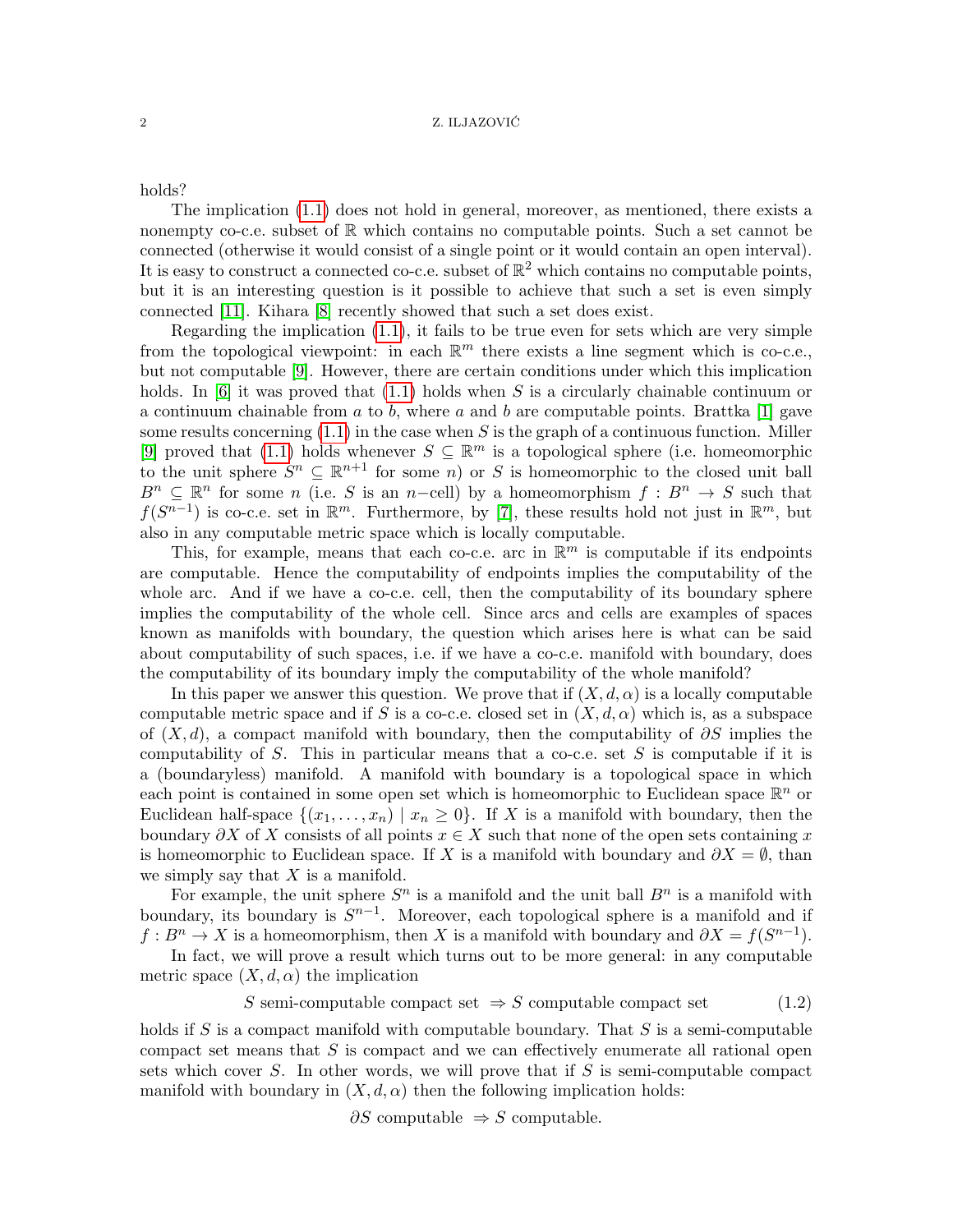In order to prove this, the central notion will be the notion of computability up to some set. Using techniques from [\[6\]](#page-21-5) and [\[7\]](#page-21-6) (in particular using  $n-$ dimensional chains) we will see that in each semi-computable compact manifold with computable boundary each point has a neighborhood which is computable up to the manifold. This fact will then imply that a semi-computable compact manifold with computable boundary is computable.

In Section [2](#page-2-0) we give some basic notions and in Section [3](#page-7-0) we examine semi-computable compact sets. In Section [4](#page-8-0) we introduce the notion of computability up to a set. In Section [5](#page-9-0) we examine n-chains and prove that in each semi-computable compact manifold with computable boundary each point has a neighborhood which is computable up to the manifold (Theorem [5.6\)](#page-12-0). In Section [6](#page-18-0) we prove that semi-computable compact manifolds with computable boundaries are computable.

## 2. Basic notions and techniques

<span id="page-2-0"></span>If X is a set, let  $\mathcal{P}(X)$  denote the set of all subsets of X.

For  $m \in \mathbb{N}$  let  $\mathbb{N}_m = \{0, \ldots, m\}$ . For  $n \geq 1$  let

 $\mathbb{N}_m^n = \{ (x_1, \ldots, x_n) \mid x_1, \ldots, x_n \in \mathbb{N}_m \}.$ 

We say that a function  $\Phi: \mathbb{N}^k \to \mathcal{P}(\mathbb{N}^n)$  is **computable** if the function  $\overline{\Phi}: \mathbb{N}^{k+n} \to \mathbb{N}$ defined by

$$
\Phi(x, y) = \chi_{\Phi(x)}(y),
$$

 $x \in \mathbb{N}^k$ ,  $y \in \mathbb{N}^n$ , is computable (i.e. recursive). Here  $\chi_S : \mathbb{N}^n \to \{0,1\}$  denotes the characteristic function of  $S \subseteq \mathbb{N}^n$ . A function  $\Phi : \mathbb{N}^k \to \mathcal{P}(\mathbb{N}^n)$  is said to be **computably bounded** if there exists a computable function  $\varphi : \mathbb{N}^k \to \mathbb{N}$  such that  $\Phi(x) \subseteq \mathbb{N}_{\varphi(x)}^n$  for all  $x \in \mathbb{N}^k$ .

We say that a function  $\Phi : \mathbb{N}^k \to \mathcal{P}(\mathbb{N}^n)$  is **c.c.b**. if  $\Phi$  is computable and computably bounded.

## <span id="page-2-1"></span>Proposition 2.1.

- (1) If  $\Phi, \Psi : \mathbb{N}^k \to \mathcal{P}(\mathbb{N}^n)$  are c.c.b. functions, then the function  $\mathbb{N}^k \to \mathcal{P}(\mathbb{N}^n)$ ,  $x \mapsto$  $\Phi(x) \cup \Psi(x)$  is c.c.b.
- (2) If  $\Phi, \Psi : \mathbb{N}^k \to \mathcal{P}(\mathbb{N}^n)$  are c.c.b. functions, then the sets  $\{x \in \mathbb{N}^k \mid \Phi(x) = \Psi(x)\}\$ and  ${x \in \mathbb{N}^k \mid \Phi(x) \subseteq \Psi(x)}$  are decidable.
- (3) Let  $\Phi: \mathbb{N}^k \to \mathcal{P}(\mathbb{N}^n)$  and  $\Psi: \mathbb{N}^n \to \mathcal{P}(\mathbb{N}^m)$  be c.c.b. functions. Let  $\Lambda: \mathbb{N}^k \to \mathcal{P}(\mathbb{N}^m)$  be defined by

$$
\Lambda(x) = \bigcup_{z \in \Phi(x)} \Psi(z),
$$

 $x \in \mathbb{N}^k$ . Then  $\Lambda$  is a c.c.b. function.

(4) Let  $\Phi: \mathbb{N}^k \to \mathcal{P}(\mathbb{N}^n)$  be c.c.b. and let  $T \subseteq \mathbb{N}^n$  be c.e. Then the set  $S = \{x \in \mathbb{N}^k \mid$  $\Phi(x) \subseteq T$  *is c.e.*  $\Box$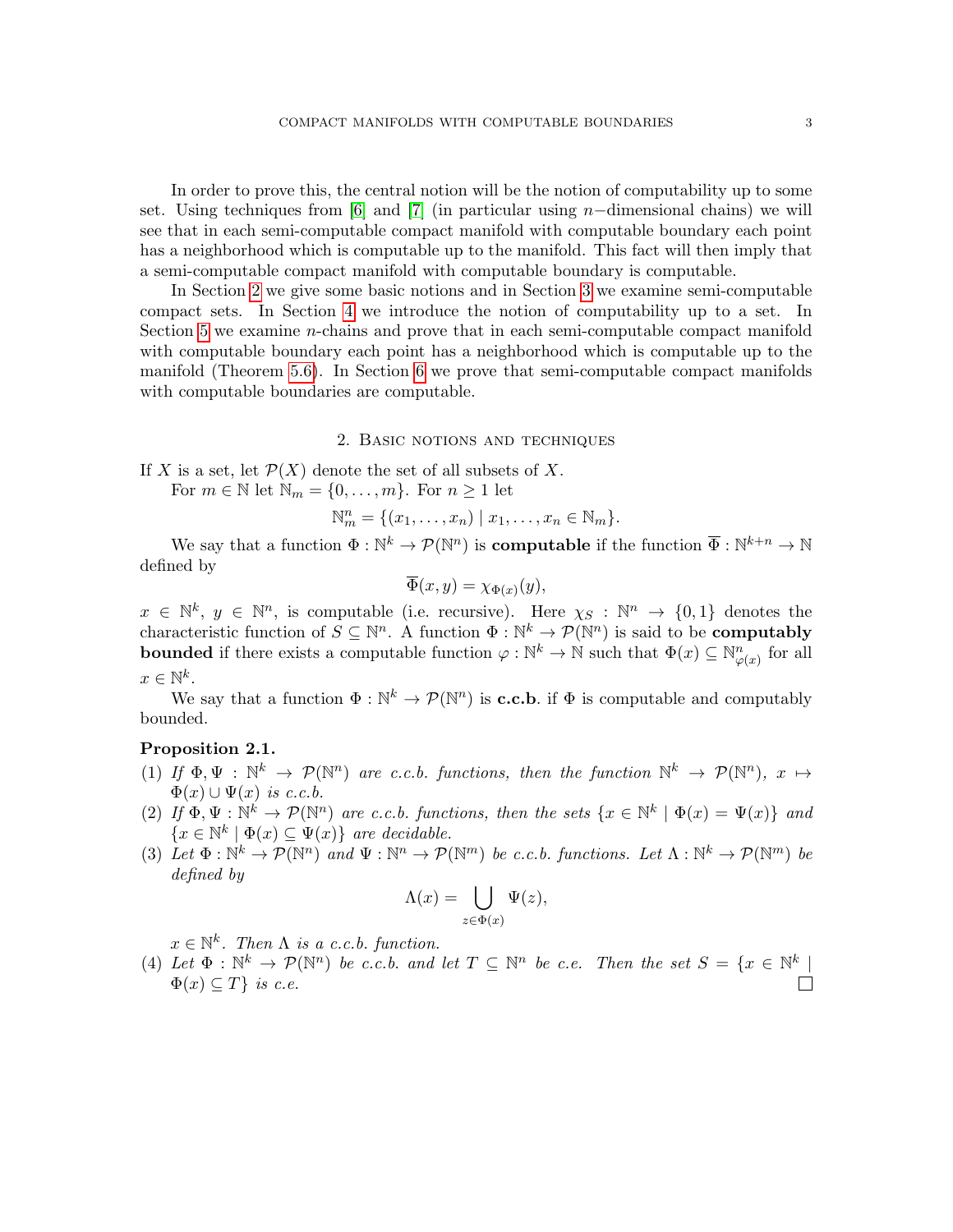A function  $F: \mathbb{N}^k \to \mathbb{Q}$  is called **computable** if there exist computable functions  $a, b, c$ :  $\mathbb{N}^k \to \mathbb{N}$  such that

$$
F(x) = (-1)^{c(x)} \frac{a(x)}{b(x) + 1}
$$

for each  $x \in \mathbb{N}^k$ . A number  $x \in \mathbb{R}$  is said to be **computable** if there exists a computable function  $g : \mathbb{N} \to \mathbb{Q}$  such that  $|x - g(i)| < 2^{-i}$  for each  $i \in \mathbb{N}$  [\[14\]](#page-21-7).

By a **computable** function  $\mathbb{N}^k \to \mathbb{R}$  we mean a function  $f : \mathbb{N}^k \to \mathbb{R}$  for which there exists a computable function  $F: \mathbb{N}^{k+1} \to \mathbb{Q}$  such that

$$
|f(x) - F(x, i)| < 2^{-i}
$$

for all  $x \in \mathbb{N}^k$  and  $i \in \mathbb{N}$ .

In the following proposition we state some facts about computable functions  $\mathbb{N}^k \to \mathbb{R}$ .

## <span id="page-3-0"></span>Proposition 2.2.

- (1) If  $f, g: \mathbb{N}^k \to \mathbb{R}$  are computable, then  $f + g, f g, \sqrt{|f|} : \mathbb{N}^k \to \mathbb{R}$  are computable.
- (2) If  $f : \mathbb{N}^k \to \mathbb{R}$  and  $F : \mathbb{N}^{k+1} \to \mathbb{R}$  are functions such that F is computable and  $|f(x) - F(x, i)| < 2^{-i}$  for each  $x \in \mathbb{N}^k$  and  $i \in \mathbb{N}$ , then f is computable.
- (3) If  $f, g: \mathbb{N}^k \to \mathbb{R}$  are computable functions, then the set  $\{x \in \mathbb{N}^k \mid f(x) > g(x)\}\$ is c.e.
- (4) If  $f: \mathbb{N}^k \to \mathbb{R}$  is a computable function and  $\Phi: \mathbb{N}^n \to \mathcal{P}(\mathbb{N}^k)$  is a c.c.b. function such that  $\Phi(x) \neq \emptyset$  for each  $x \in \mathbb{N}^n$ , then the functions  $g, h : \mathbb{N}^n \to \mathbb{R}$  defined by

$$
g(x) = \max_{y \in \Phi(x)} f(y), \quad h(x) = \min_{y \in \Phi(x)} f(y)
$$

are computable.

2.1. Computable metric spaces. A tuple  $(X, d, \alpha)$  is said to be a computable metric space if  $(X, d)$  is a metric space and  $\alpha : \mathbb{N} \to X$  is a sequence dense in  $(X, d)$  (i.e. a sequence whose range is dense in  $(X, d)$  such that the function  $\mathbb{N}^2 \to \mathbb{R}$ ,

$$
(i,j) \mapsto d(\alpha_i, \alpha_j)
$$

is computable (we use notation  $\alpha = (\alpha_i)$ ).

If  $(X, d, \alpha)$  is a computable metric space, then a sequence  $(x_i)$  in X is said to be **computable** in  $(X, d, \alpha)$  if there exists a computable function  $F : \mathbb{N}^2 \to \mathbb{N}$  such that

$$
d(x_i, \alpha_{F(i,k)}) < 2^{-k}
$$

for all  $i, k \in \mathbb{N}$ . A point  $a \in X$  is said to be **computable** in  $(X, d, \alpha)$  if there exists a computable function  $f : \mathbb{N} \to \mathbb{N}$  such that  $d(a, \alpha_{f(k)}) < 2^{-k}$  for each  $k \in \mathbb{N}$ .

The points  $\alpha_0, \alpha_1, \ldots$  are called **rational points**. If  $i \in \mathbb{N}$  and  $q \in \mathbb{Q}$ ,  $q > 0$ , then we say that  $B(\alpha_i, q)$  is an (open) **rational ball** and  $B(\alpha_i, q)$  is a **closed rational ball**. Here, for  $x \in X$  and  $r > 0$ , we denote by  $B(x,r)$  the open ball of radius r centered at x and by  $\widehat{B}(x,r)$  the corresponding closed ball, i.e.  $B(x,r) = \{y \in X \mid d(x,y) < r\},\$  $\widehat{B}(x, r) = \{y \in X \mid d(x, y) \leq r\}.$ 

If  $B_1, \ldots, B_n, n \geq 1$ , are open rational balls, then the union  $B_1 \cup \cdots \cup B_n$  will be called a rational open set.

 $\Box$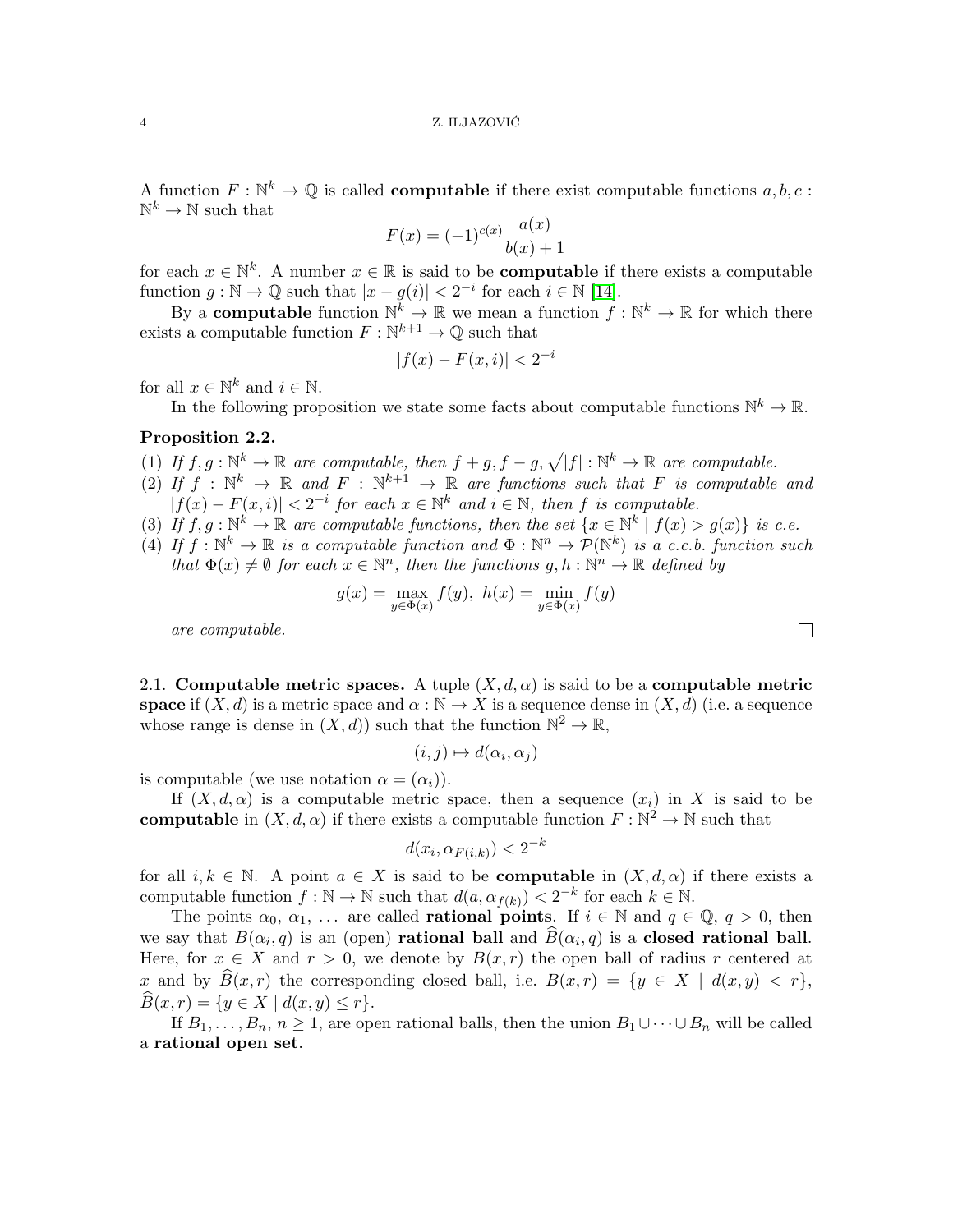<span id="page-4-0"></span>**Example 2.3.** If  $\alpha : \mathbb{N} \to \mathbb{R}^n$  is a computable function (in the sense that the component functions of  $\alpha$  are computable) whose image is dense in  $\mathbb{R}^n$  and d is the Euclidean metric on  $\mathbb{R}^n$ , then  $(\mathbb{R}^n, d, \alpha)$  is a computable metric space (Proposition [2.2\)](#page-3-0). A sequence  $(x_i)$  is computable in this computable metric space if and only if  $(x_i)$  is a computable sequence in  $\mathbb{R}^n$  and  $(x_1, \ldots, x_n) \in \mathbb{R}^n$  is a computable point in this space if and only if  $x_1, \ldots, x_n$  are computable numbers.

2.2. **Effective enumerations.** Let  $(X, d, \alpha)$  be a computable metric space. Let  $q : \mathbb{N} \to \mathbb{Q}$ be some fixed computable function whose image is  $\mathbb{Q} \cap \langle 0, \infty \rangle$  and let  $\tau_1, \tau_2 : \mathbb{N} \to \mathbb{N}$  be some fixed computable functions such that  $\{(\tau_1(i), \tau_2(i)) \mid i \in \mathbb{N}\} = \mathbb{N}^2$ . Let  $(\lambda_i)_{i \in \mathbb{N}}$  be the sequence of points in X defined by  $\lambda_i = \alpha_{\tau_1(i)}$  and let  $(\rho_i)_{i \in \mathbb{N}}$  be the sequence of rational numbers defined by  $\rho_i = q_{\tau_2(i)}$ . For  $i \in \mathbb{N}$  we define

$$
I_i = B(\lambda_i, \rho_i), \ \widehat{I}_i = \widehat{B}(\lambda_i, \rho_i).
$$

The sequences  $(I_i)$  and  $(\widehat{I}_i)$  represent effective enumerations of all open rational balls and all closed rational balls.

Now we want to define some effective enumeration of all rational open sets.

Let  $\sigma : \mathbb{N}^2 \to \mathbb{N}$  and  $\eta : \mathbb{N} \to \mathbb{N}$  be some fixed computable functions with the following property:  $\{(\sigma(j, 0), \ldots, \sigma(j, \eta(j))) \mid j \in \mathbb{N}\}\$ is the set of all finite sequences in N (excluding the empty sequence), i.e. the set  $\{(a_0, \ldots, a_n) \mid n \in \mathbb{N}, a_0, \ldots, a_n \in \mathbb{N}\}\.$  Such functions, for instance, can be defined using the Cantor pairing function. We use the following notation:  $(j)_i$  instead of  $\sigma(j, i)$  and j instead of  $\eta(j)$ . Hence

$$
\{((j)_0,\ldots,(j)_{\overline{j}})\mid j\in\mathbb{N}\}
$$

is the set of all finite sequences in N. For  $j \in \mathbb{N}$  let  $[j]$  be defined by

$$
[j] = \{(j)_i \mid 0 \le i \le \overline{j}\}.
$$
\n(2.1)

Note that the function  $\mathbb{N} \to \mathcal{P}(\mathbb{N}), j \mapsto [j]$ , is c.c.b.

For  $j \in \mathbb{N}$  we define

$$
J_j = \bigcup_{i \in [j]} I_i.
$$

Then  $(J_j)$  is an effective enumeration of all rational open sets.

For  $i \in \mathbb{N}$  we define  $\Lambda_i = \alpha([i])$ , hence

$$
\Lambda_i = \{ \alpha_{(i)_0}, \ldots, \alpha_{(i)_{\overline{i}}} \}.
$$

The sequence  $(\Lambda_i)$  is an effective enumeration of all finite nonempty sets of rational points.

2.3. Formal diameter and formal disjointness. In Euclidean space  $\mathbb{R}^n$  we can effectively calculate the diameter of the finite union of rational balls. However, in a general computable metric space the function  $\mathbb{N} \to \mathbb{R}$ ,  $j \mapsto \text{diam}(J_i)$ , need not be computable. For that reason we are going to use the notion of the formal diameter. Let  $(X, d)$  be a metric space and  $x_0, \ldots, x_k \in X$ ,  $r_0, \ldots, r_k \in \mathbb{R}_+$ . The **formal diameter** associated to the finite sequence  $(x_0, r_0), \ldots, (x_k, r_k)$  is the number  $D \in \mathbb{R}$  defined by

$$
D = \max_{0 \le v, w \le k} d(x_v, x_w) + 2 \max_{0 \le v \le k} r_v.
$$

It follows from this definition that  $\text{diam}(B(x_0, r_0) \cup \cdots \cup B(x_k, r_k)) \leq D$ .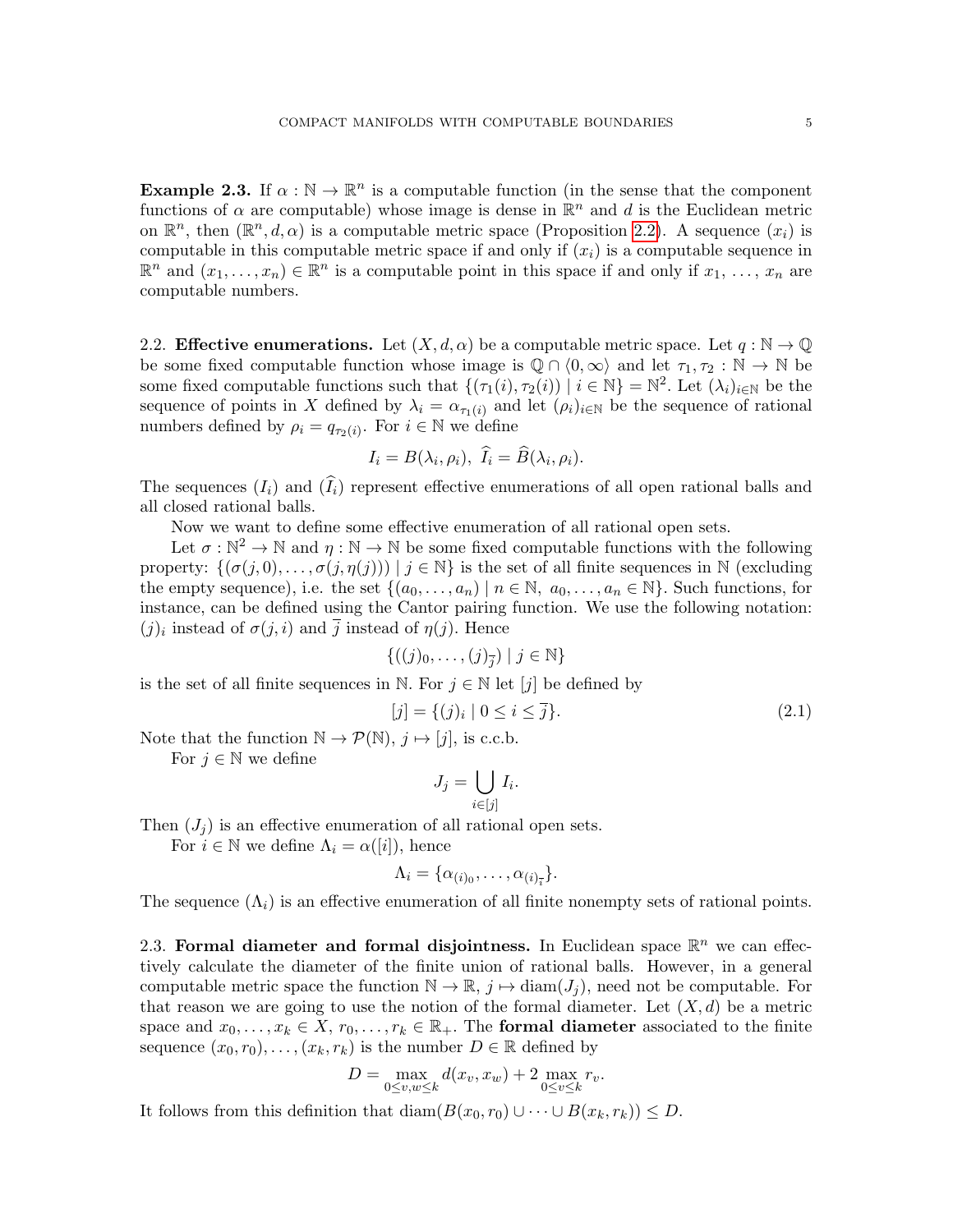#### $\sim$  Z. ILJAZOVIĆ

Let  $(X, d, \alpha)$  be a computable metric space. We define the function fdiam :  $\mathbb{N} \to \mathbb{R}$  in the following way. For  $j \in \mathbb{N}$  the number fdiam(j) is the formal diameter associated to the finite sequence

$$
\left(\lambda_{(j)_0}, \rho_{(j)_0}\right), \ldots, \left(\lambda_{(j)_{\overline{j}}}, \rho_{(j)_{\overline{j}}}\right)
$$

.

Clearly diam $(J_i) \leq \text{fdiam}(j)$  for each  $j \in \mathbb{N}$ .

Let  $i, j \in \mathbb{N}$ . We say that  $I_i$  and  $I_j$  are **formally disjoint** if

$$
d(\lambda_i, \lambda_j) > \rho_i + \rho_j.
$$

Note that we define this as a relation between the numbers i and j, not the sets  $I_i$  and  $I_j$  (it is possible that for some  $i, i', j, j'$  we have that  $I_i$  and  $I_j$  are formally disjoint and  $I_i = I_{i'}$ ,  $I_j = I_{j'}$ , but  $I_{i'}$  and  $I_{j'}$  are not formally disjoint, for example such a situation can occur if d is the discrete metric on X). If  $I_i$  and  $I_j$  are formally disjoint, then  $I_i \cap I_j = \emptyset$ .

Let  $i, j \in \mathbb{N}$ . We say that  $J_i$  and  $J_j$  are **formally disjoint** if  $I_k$  and  $I_l$  are formally disjoint for all  $k \in [i]$  and  $l \in [j]$ . Clearly, if  $J_i$  and  $J_j$  are formally disjoint, then  $J_i \cap J_j = \emptyset$ .

### <span id="page-5-0"></span>Proposition 2.4.

(1) The function for  $\mathbb{R} \to \mathbb{R}$  is computable.

(2) The set  $\{(i, j) \in \mathbb{N}^2 \mid J_i \text{ and } J_j \text{ are formally disjoint}\}\$ is c.e.

Proof. This follows from Proposition [2.1](#page-2-1) and Proposition [2.2](#page-3-0) (for details see [\[6\]](#page-21-5), Proposition 13 and Proposition 8).  $\Box$ 

2.4. Computable sets. Let  $(X, d, \alpha)$  be a computable metric space. We say that S is a computably enumerable closed set in  $(X, d, \alpha)$  if S is a closed subset of  $(X, d)$  and if

$$
\{i\in\mathbb{N}\mid S\cap I_i\neq\emptyset\}
$$

is a c.e. subset of N. A closed subset of  $(X, d)$  is said to be **co-computably enumerable** closed set in  $(X, d, \alpha)$  if there exists a computable function  $f : \mathbb{N} \to \mathbb{N}$  such that

$$
X \setminus S = \bigcup_{i \in \mathbb{N}} I_{f(i)}.
$$

It is easy to see that these definitions do not depend on functions  $\tau_1$ ,  $\tau_2$  and q. We say that S is a computable closed set in  $(X, d, \alpha)$  if S is a computably enumerable closed set and a co-computably enumerable closed set [\[2,](#page-20-1) [15\]](#page-21-8).

We say that K is a **computable compact set** in  $(X, d, \alpha)$  if K is a compact set in  $(X, d)$ , the set  $\{j \in \mathbb{N} \mid K \subseteq J_j\}$  is c.e. and K is a c.e. closed set in  $(X, d, \alpha)$ .

2.5. **Hausdorff metric.** Let  $(X, d, \alpha)$  be a computable metric space. Let  $A, B \subseteq X$  and  $\varepsilon > 0$ . We write  $A \prec_{\varepsilon} B$  if for each  $a \in A$  there exists  $b \in B$  such that  $d(a, b) < \varepsilon$ . We write

$$
A \approx_{\varepsilon} B
$$

if  $A \prec_{\varepsilon} B$  and  $B \prec_{\varepsilon} A$ . Note that  $A \prec_{\varepsilon} B$  and  $B \prec_{\varepsilon'} C$  imply  $A \prec_{\varepsilon+\varepsilon'} C$ . Also note that  $A \prec_{\varepsilon} B$  and  $A' \prec_{\varepsilon} B'$  imply  $A \cup A' \prec_{\varepsilon} B \cup B'$ .

Let  $\mathcal H$  be the set of all nonempty compact subsets of  $(X, d)$ . The **Hausdorff metric** on  $\mathcal H$  is the metric  $\rho$  on  $\mathcal H$  defined by

$$
\varrho(A,B) = \inf \{ \varepsilon > 0 \mid A \approx_{\varepsilon} B \}.
$$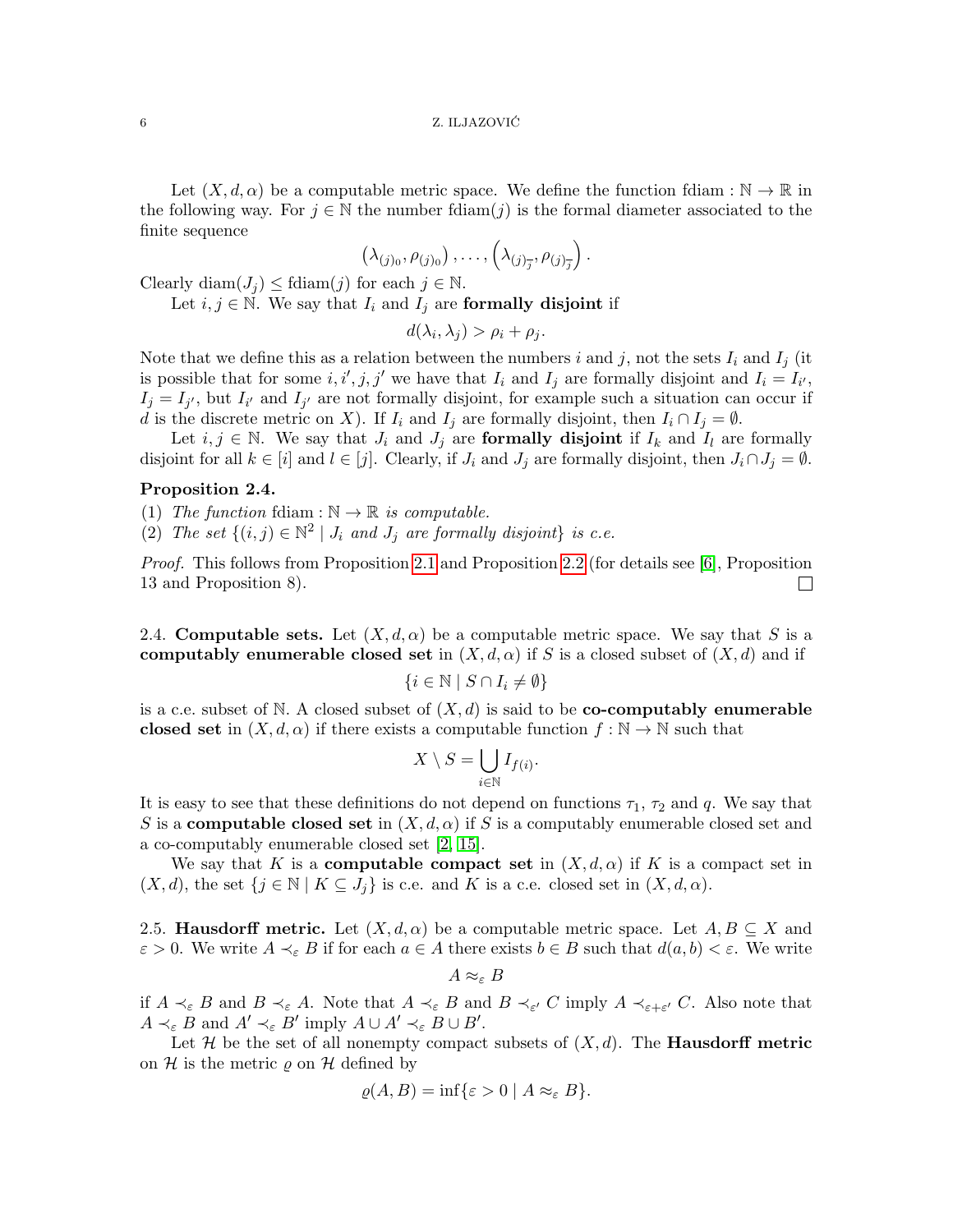If  $A, B \in \mathcal{H}$  and  $\varepsilon > 0$ , then

$$
A \prec_{\varepsilon} B \Leftrightarrow d(a, B) < \varepsilon \text{ for each } a \in A \Leftrightarrow \max_{a \in A} d(a, B) < \varepsilon
$$

(the last equivalence follows from the fact that the continuous function  $X \to \mathbb{R}, x \mapsto d(x, B)$ ) attains its maximum on A). Therefore, for all  $A, B \in \mathcal{H}$  we have

<span id="page-6-0"></span>
$$
\varrho(A, B) = \max \left\{ \max_{a \in A} d(a, B), \max_{b \in B} d(b, A) \right\}.
$$
 (2.2)

Also note that for  $A, B \in \mathcal{H}$  and  $\varepsilon > 0$  we have  $\rho(A, B) < \varepsilon$  if and only if  $A \approx_{\varepsilon} B$ .

**Proposition 2.5.** Let  $(X, d, \alpha)$  be a computable metric space. The function  $\mathbb{N}^2 \to \mathbb{R}$ ,  $(i, j) \mapsto \varrho(\Lambda_i, \Lambda_j)$  is computable.

Proof. This follows from [\(2.2\)](#page-6-0) and Proposition [2.2\(](#page-3-0)4).

 $\Box$ 

It is easy to conclude that the sequence  $(\Lambda_i)$  is dense in the metric space  $(\mathcal{H}, \rho)$ . Therefore, the triple  $(\mathcal{H}, \rho, \Lambda)$  is a computable metric space. The following proposition says that computable points in this space are exactly nonempty computable compact sets in  $(X, d, \alpha)$ (see also Theorem 4.12. in [\[2\]](#page-20-1)).

<span id="page-6-2"></span>**Proposition 2.6.** Let  $(X, d, \alpha)$  be a computable metric space and let K be a nonempty compact set in  $(X, d)$ . Then K is a computable compact set in  $(X, d, \alpha)$  if and only if there exists a computable function  $f : \mathbb{N} \to \mathbb{N}$  such that

<span id="page-6-1"></span>
$$
\varrho(K, \Lambda_{f(k)}) < 2^{-k} \tag{2.3}
$$

for each  $k \in \mathbb{N}$ .

*Proof.* Suppose K is a computable compact set. Then the set  $\{i \in \mathbb{N} \mid I_i \cap K \neq \emptyset\}$  is c.e. and we conclude from Proposition [2.1\(](#page-2-1)4) that the set  $\{j \in \mathbb{N} \mid I_i \cap K \neq \emptyset \}$  for each  $i \in [j]\}$ is c.e. Similarly, using also Proposition [2.2\(](#page-3-0)3), we get that the set

$$
\{(j,k)\in\mathbb{N}^2 \mid \rho_i < 2^{-k} \text{ for each } i \in [j]\}
$$

is c.e. Therefore the set

$$
\Omega = \{ (j,k) \in \mathbb{N}^2 \mid K \subseteq J_j, I_i \cap K \neq \emptyset \text{ and } \rho_i < 2^{-k} \text{ for each } i \in [j] \}
$$

is c.e. Since for each  $k \in \mathbb{N}$  there exist  $j \in \mathbb{N}$  such that  $(j, k) \in \Omega$ , there exists a computable function  $\varphi : \mathbb{N} \to \mathbb{N}$  such that  $(\varphi(k), k) \in \Omega$  for each  $k \in \mathbb{N}$ . Since the function  $k \mapsto [k]$  is c.c.b. and each nonempty subset of N is equal to [k] for some  $k \in \mathbb{N}$ , Proposition [2.1](#page-2-1) implies that there exists a computable function  $f : \mathbb{N} \to \mathbb{N}$  such that  $[f(k)] = \{\tau_1(i) | i \in [\varphi(k)]\}$ for each  $k \in \mathbb{N}$ . Then

$$
\Lambda_{f(k)} = \{\lambda_i \mid i \in [\varphi(k)]\}
$$

and it follows that  $\rho(K, \Lambda_{f(k)}) < 2^{-k}$ .

Conversely, suppose that [\(2.3\)](#page-6-1) holds for some computable function  $f : \mathbb{N} \to \mathbb{N}$ . We want to prove that  $K$  is a computable compact set.

If  $x, y \in X$  and  $r, s > 0$ , we will say that  $(y, s)$  is formally contained in  $(x, r)$  and write  $(y, s) \subseteq_F (x, r)$  if  $d(x, y) + s < r$ . Note that  $(y, s) \subseteq_F (x, r)$  implies  $B(y, s) \subseteq B(x, r)$ .

Suppose that  $K \subseteq J_j$  for some  $j \in \mathbb{N}$ . Using compactness of K it is not hard to conclude (see Lemma 19 in [\[6\]](#page-21-5)) that there exists  $\mu > 0$  with property that for each  $x \in K$  there exists  $i \in [j]$  such that  $(x, 2\mu) \subseteq_F (\lambda_i, \rho_i)$ . Choose  $k \in \mathbb{N}$  so that  $2^{-k} < \mu$ . Let  $l \in [f(k)]$ . Since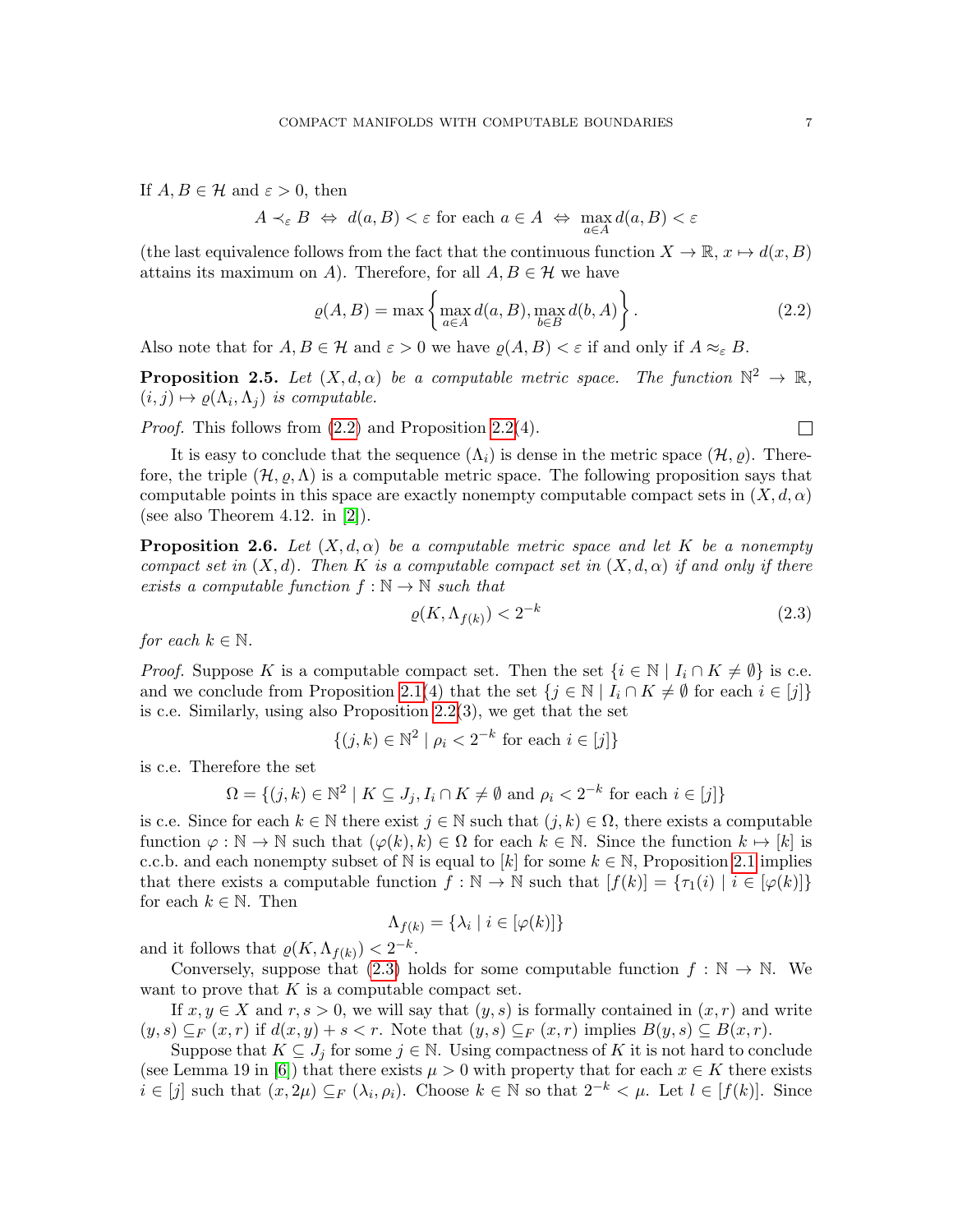#### 8 Z. ILJAZOVIC´

[\(2.3\)](#page-6-1) holds, there exists  $x \in K$  such that  $d(\alpha_l, x) < \mu$ . On the other hand, there exists  $i \in [j]$  such that  $(x, 2\mu) \subseteq_F (\lambda_i, \rho_i)$ . It follows  $(\alpha_l, \mu) \subseteq_F (\lambda_i, \rho_i)$ . Hence

<span id="page-7-1"></span>
$$
(\forall l \in [f(k)]) \quad (\exists i \in [j]) \quad (\alpha_l, 2^{-k}) \subseteq_F (\lambda_i, \rho_i). \tag{2.4}
$$

 $\Box$ 

However, if  $j, k \in \mathbb{N}$  are such that [\(2.4\)](#page-7-1) holds, then we have  $K \subseteq J_i$ . Namely, for each  $x \in K$  by [\(2.3\)](#page-6-1) there exists  $l \in [f(k)]$  such that  $d(x, \alpha_l) < 2^{-k}$  and, by [\(2.4\)](#page-7-1), there exists  $i \in [j]$  such that  $d(\alpha_l, \lambda_i) + 2^{-k} < \rho_i$  from which we get  $d(x, \lambda_i) < \rho_i$ . Hence  $x \in J_j$ .

Therefore  $K \subseteq J_i$  if and only if there exists  $k \in \mathbb{N}$  such that [\(2.4\)](#page-7-1) holds. Since the set of all  $(j, k) \in \mathbb{N}^2$  such that  $(2.4)$  holds is c.e. (which follows from Proposition [2.2](#page-3-0) and Proposition [2.1\)](#page-2-1), the set  $\{j \in \mathbb{N} \mid K \subseteq J_j\}$  is c.e.

Let  $i \in \mathbb{N}$ . Then using  $(2.3)$  we conclude that

$$
K \cap I_i \neq \emptyset \Leftrightarrow (\exists x \in K) \ d(x, \lambda_i) < \rho_i \Leftrightarrow (\exists k \in \mathbb{N}) \ (\exists l \in [f(k)]) \ d(\alpha_l, \lambda_i) + 2^{-k} < \rho_i
$$

and it follows from Proposition [2.2](#page-3-0) that  $K$  is a c.e. closed set.

# 3. Semi-computable compact sets

<span id="page-7-0"></span>Let  $(X, d, \alpha)$  be a computable metric space. We say that K is a **semi-computable com**pact set in  $(X, d, \alpha)$  if K is a compact set in  $(X, d)$  and if the set  $\{j \in \mathbb{N} \mid K \subseteq J_j\}$  is c.e. Hence  $K$  is a computable compact set if and only if  $K$  is a semi-computable compact set and  $K$  is a c.e. closed set.

**Proposition 3.1.** Let  $(X, d, \alpha)$  be a computable metric space. If S is a semi-computable compact set in  $(X, d, \alpha)$ , then S is a co-c.e. closed set in  $(X, d, \alpha)$ .

*Proof.* Let L be the set of all  $l \in \mathbb{N}$  for which there exists  $j \in \mathbb{N}$  such that  $S \subseteq J_j$  and such that  $I_l$  is formally disjoint with  $I_i$  for each  $i \in [j]$ . Since the set  $\{(l, i) \in \mathbb{N}^2 \mid I_l \text{ and } I_i \text{ are }$ formally disjoint} is c.e. by Proposition [2.2,](#page-3-0) L is c.e. Clearly  $\bigcup_{l\in L} I_l \subseteq X\setminus S$ .

On the other hand, let  $x \in X \setminus S$ . Then, since S is compact, there exists  $\mu > 0$  such that  $d(x, s) > 4\mu$  for each  $s \in S$ . Compactness of S furthermore implies that there exists  $j \in \mathbb{N}$  such that  $S \subseteq J_j$  and such that  $\rho_i < \mu$  and  $I_i \cap S \neq \emptyset$  for each  $i \in [j]$ . Choose  $l \in \mathbb{N}$ so that  $x \in I_l$  and  $\rho_l < \mu$ . It is straightforward to check that  $I_l$  and  $I_i$  are formally disjoint for each  $i \in [j]$ . Hence  $l \in L$  and this proves that  $X \setminus S \subseteq \bigcup_{l \in L} I_l$ , hence  $X \setminus S = \bigcup_{l \in L} I_l$ .

The preceding proposition implies that each computable compact set is computable closed set.

A computable metric space  $(X, d, \alpha)$  is **locally computable** [\[1\]](#page-20-0) if for each compact set A in  $(X, d)$  there exists a computable compact set K in  $(X, d, \alpha)$  such that  $A \subseteq K$ . For example, the computable metric space  $(\mathbb{R}^n, d, \alpha)$  from Example [2.3](#page-4-0) is locally computable (this can be deduced from Proposition [2.6\)](#page-6-2).

<span id="page-7-2"></span>**Proposition 3.2.** Let  $(X, d, \alpha)$  be a computable metric space which is locally computable. Let S be a co-c.e. closed set in  $(X, d, \alpha)$  which is compact. Then S is a semi-computable compact set in  $(X, d, \alpha)$ .

*Proof.* Since S is co-c.e., there exists a computable function  $f : \mathbb{N} \to \mathbb{N}$  such that

$$
X \setminus S = \bigcup_{n \in \mathbb{N}} J_{f(n)}
$$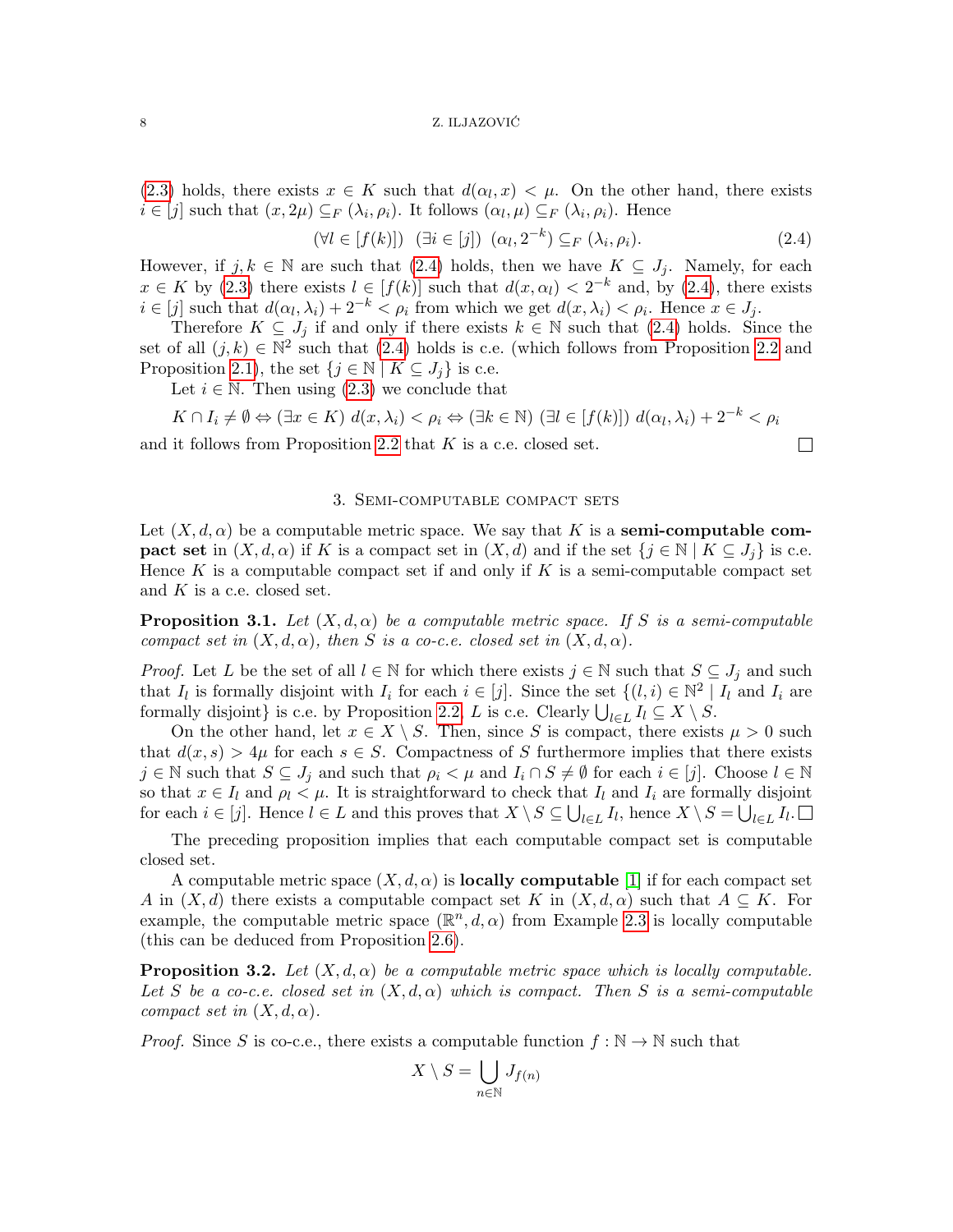and  $J_{f(n)} \subseteq J_{f(n+1)}$  for each  $n \in \mathbb{N}$ . Furthermore, there exists a computable compact set K such that  $S \subseteq K$ .

Let  $j \in \mathbb{N}$ . If  $S \subseteq J_j$ , then  $K \setminus J_j$  is a compact subset of  $X \setminus S$  and therefore there exists  $n \in \mathbb{N}$  such that  $K \setminus J_j \subseteq J_{f(n)}$ . We have the following conclusion:

<span id="page-8-1"></span>
$$
S \subseteq J_j \Leftrightarrow (\exists n \in \mathbb{N}) \ K \subseteq J_j \cup J_{f(n)}.\tag{3.1}
$$

By Proposition [2.1\(](#page-2-1)1) the function  $\mathbb{N}^2 \to \mathcal{P}(\mathbb{N})$ ,  $(j, n) \mapsto [j] \cup [f(n)]$  is c.c.b. and therefore by claim (2) of the same proposition there exists a computable function  $g : \mathbb{N}^2 \to \mathbb{N}$  such that  $[j] \cup [f(n)] = [g(j,n)]$  for all  $j, n \in \mathbb{N}$ . Hence  $J_j \cup J_{f(n)} = J_{g(j,n)}$  and the set of all  $(j, n) \in \mathbb{N}^2$  such that  $K \subseteq J_{g(j,n)}$  is c.e. since K is semi-computable. Now [\(3.1\)](#page-8-1) implies that S is semi-computable.  $\Box$ 

In this paper we will prove that in every computable metric space  $(X, d, \alpha)$  the implication

S semi-computable compact set  $\Rightarrow$  S computable compact set

holds for each compact manifold  $S$  with computable boundary. Using this and Proposition [3.2](#page-7-2) we conclude that if  $(X, d, \alpha)$  is locally computable, then for every compact manifold S with computable boundary the following implication holds:

$$
S \text{ co-c.e. closed } \Rightarrow S \text{ computable closed.} \tag{3.2}
$$

<span id="page-8-3"></span>**Lemma 3.3.** Let  $(X, d, \alpha)$  be a computable metric space and let S be a semi-computable compact set in this space. Let  $m \in \mathbb{N}$ . Then  $S \setminus J_m$  is a semi-computable compact set.  $\overline{\phantom{a}}$ 

*Proof.* Let  $j \in \mathbb{N}$ . Then  $S \setminus J_m \subseteq J_j$  if and only if  $S \subseteq J_j \cup J_m$  and it follows that  $S \setminus J_m$ is semi-computable (similarly as in the proof of the previous proposition).  $\Box$ 

## 4. Computability up to a set

<span id="page-8-0"></span>Let  $(X, d, \alpha)$  be a computable metric space. Let  $A, B \subseteq X, A \subseteq B$ . We say that A is **computable up to** B if there exists a computable function  $f : \mathbb{N} \to \mathbb{N}$  such that

$$
A \prec_{2^{-k}} \Lambda_{f(k)}
$$
 and  $\Lambda_{f(k)} \prec_{2^{-k}} B$ 

for each  $k \in \mathbb{N}$ . Using Proposition [2.6](#page-6-2) we conclude that for each nonempty compact subset A of  $(X, d)$  the following equivalence holds:

A is a computable compact set  $\Leftrightarrow A$  is computable up to A.

<span id="page-8-2"></span>**Proposition 4.1.** Let  $(X, d, \alpha)$  be a computable metric space. Suppose A, B and S are subsets of X such that  $A \subseteq S$  and  $B \subseteq S$  and such that A and B are computable up to S. Then  $A \cup B$  is computable up to S.

*Proof.* Let  $f, g : \mathbb{N} \to \mathbb{N}$  be computable functions such that  $A \prec_{2^{-k}} \Lambda_{f(k)} \prec_{2^{-k}} S$  and  $B \prec_{2^{-k}} \Lambda_{g(k)} \prec_{2^{-k}} S$  for each  $k \in \mathbb{N}$ . Then

$$
A \cup B \prec_{2^{-k}} (\Lambda_{f(k)} \cup \Lambda_{g(k)}) \prec_{2^{-k}} S
$$

for each  $k \in \mathbb{N}$ . Let  $h : \mathbb{N} \to \mathbb{N}$  be a computable function such that  $[h(k)] = [f(k)] \cup [g(k)]$ for each  $k \in \mathbb{N}$ . Then  $\Lambda_{f(k)} \cup \Lambda_{g(k)} = \alpha([f(k)] \cup [g(k)]) = \Lambda_{h(k)}$  for each  $k \in \mathbb{N}$  and the claim follows. $\Box$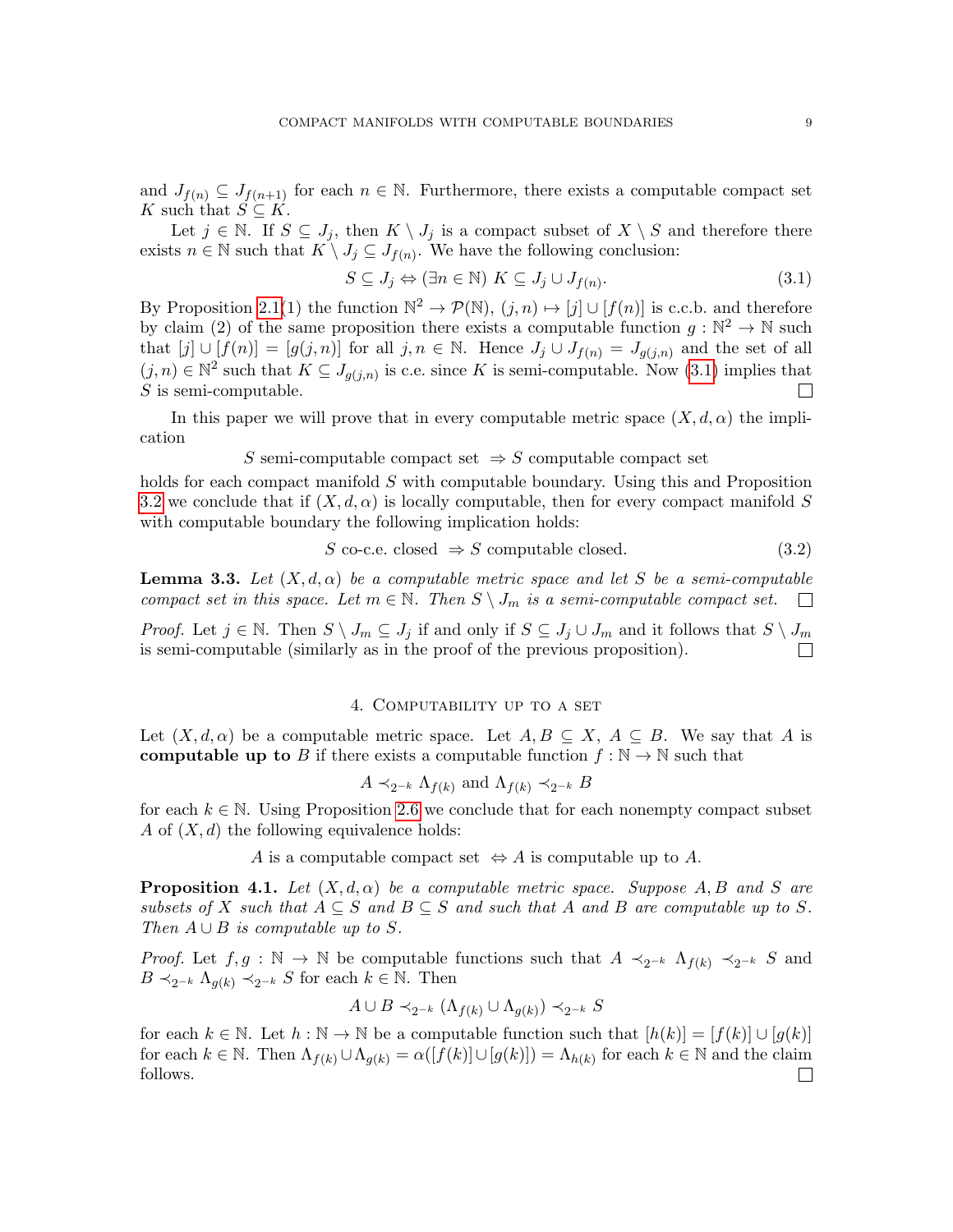#### 10 Z. ILJAZOVIĆ

Proposition [4.1](#page-8-2) implies: if  $A_1, \ldots, A_n \subseteq S$  and  $A_i$  is computable up to S for each  $i \in \{1, \ldots, n\}$ , then  $A_1 \cup \cdots \cup A_n$  is computable up to S. Therefore, we have the following statement.

<span id="page-9-3"></span>**Proposition 4.2.** Let  $(X, d, \alpha)$  be a computable metric space. Let S be a compact subset of  $(X, d)$  and suppose  $A_1, \ldots, A_n$  are subsets of S such that  $S = A_1 \cup \cdots \cup A_n$  and such that  $A_i$  is computable up to S for each  $i \in \{1, \ldots, n\}$ . Then S is a computable compact set.

### 5. Localization of computability

<span id="page-9-0"></span>That S is a semi-computable compact set in a computable metric space means that we can effectively enumerate all rational open sets which contain S. However we don't know, in general, how close U is to S for a given rational open set U containing S if S is not computable. On the other hand, if we can, for a given  $\varepsilon > 0$ , effectively find a rational open set U which contains S and such that  $U \nightharpoonup_{\varepsilon} S$ , then we will have  $S \approx_{\varepsilon} U$  and it will follow from Proposition [2.6](#page-6-2) that  $S$  is a computable compact set.

In order to effectively find, for a given  $\varepsilon > 0$ , such a rational open set U, it would be enough to effectively find finitely many sets  $C_0, \ldots, C_m$  whose union contains S, such that the diameter of each of these sets is less than  $\varepsilon$  and such that each of these sets intersects S. Then  $C_0 \cup \cdots \cup C_m \prec_{\varepsilon} S$  and the computability of S would follow.

This can be done in certain situations. For example, let us observe the case when  $S$  is an arc. Then for each  $\varepsilon > 0$  there exists a finite sequence of rational open sets  $C_0, \ldots, C_m$  whose union contains S such that  $C_i \cap C_j = \emptyset$  whenever  $|i - j| > 1$  and such that  $\text{diam}(C_i) < \varepsilon$ for each  $i \in \{0, \ldots, m\}$ . And if S is a semi-computable compact set, a sequence  $C_0, \ldots, C_m$ with these properties can be found effectively. Still, this is not enough to conclude that each of these sets intersects  $S$ . However, if the arc  $S$  has computable endpoints  $a$  and  $b$ , then the sequence  $C_0, \ldots, C_m$  can be found so that  $a \in C_0$  and  $b \in C_m$ . Now we can conclude that each  $C_i$  intersects S, otherwise  $C_0 \cup \cdots \cup C_{i-1}$  and  $C_{i+1} \cup \cdots \cup C_m$  would be disjoint open sets, each of them would intersect  $S$  and  $S$  would be contained in their union which is impossible since S is connected.

Suppose now that S is homeomorphic to  $[0,1] \times [0,1]$ . We can proceed in a similar way as in the case of an arc. For a given  $\varepsilon > 0$  we want sets  $C_{i,j}$ ,  $0 \leq i,j \leq m$  whose union contains S, whose diameters are less then  $\varepsilon$  and such that  $C_{i,j}$  and  $C_{i',j'}$  are disjoint when  $|i - i'| > 1$  or  $|j - j'| > 1$ . It turns out that, under some additional assumptions, we can do this in a satisfactory way [\[7\]](#page-21-6), however when at the end we want to conclude that each of these sets intersects  $S$ , the fact that  $S$  is connected is not enough for this conclusion and here we need some deeper topological facts about the space  $[0,1]^n$  (see the discussion on pages 5, 6 and 7 in [\[7\]](#page-21-6)).

For  $n \geq 1$  and  $i \in \{1, \ldots, n\}$  let

<span id="page-9-1"></span>
$$
A_i^n = \{(x_1, \dots, x_n) \in [-2, 2]^n \mid x_i = -2\},\tag{5.1}
$$

<span id="page-9-2"></span>
$$
B_i^n = \{(x_1, \dots, x_n) \in [-2, 2]^n \mid x_i = 2\}.
$$
\n(5.2)

(Here  $[-2,2]^n$  denotes the set  $\{(x_1,\ldots,x_n) \mid x_1,\ldots,x_n \in [-2,2]\}.$ ) When the context is clear, we write  $A_i$  and  $B_i$  instead of  $A_i^n$  and  $B_i^n$ .

The following topological fact will be crucial in the proof of our main result (see  $[4]$ , Theorem 1.8.1, and [\[7\]](#page-21-6), Corollary 3.3.).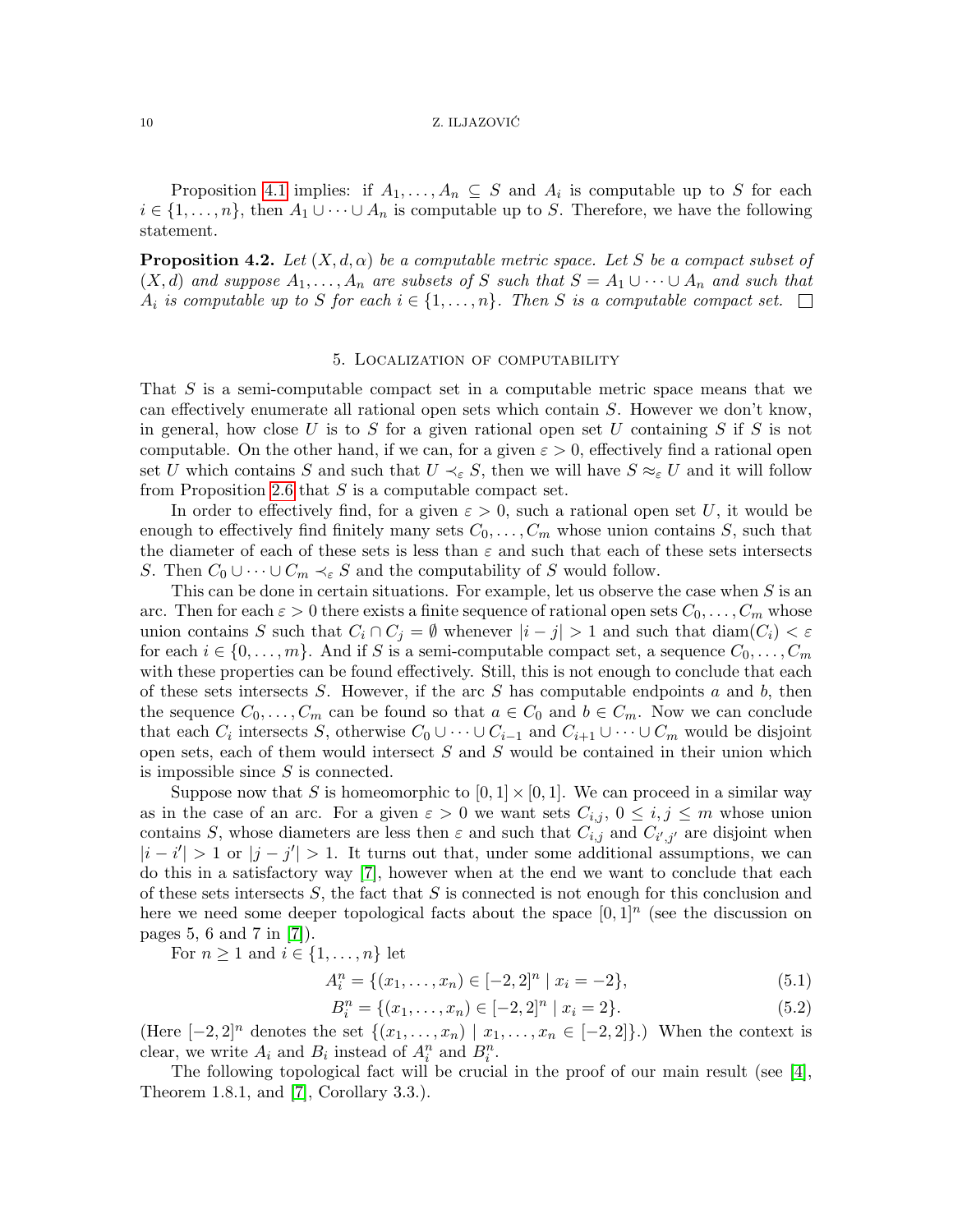<span id="page-10-0"></span>**Theorem 5.1.** Let  $n \geq 1$ . Suppose  $U_1, \ldots, U_n$  and  $V_1, \ldots, V_n$  are open subsets of  $\mathbb{R}^n$  such that

$$
U_i \cap A_i = \emptyset, \ V_i \cap B_i = \emptyset \ and \ U_i \cap V_i = \emptyset
$$

for all  $i \in \{1, \ldots, n\}$ . Then  $[-2, 2]^n$  is not contained in the union  $U_1 \cup \cdots \cup U_n \cup V_1 \cup \cdots \cup V_n$ .

Let X be a set,  $n \geq 1$  and  $m \in \mathbb{N}$ . A function

$$
C: \mathbb{N}_m^n \to \mathcal{P}(X)
$$

is called an *n*-chain in  $X$  (of length  $m$ ) if

$$
C_{i_1,\dots,i_n} \cap C_{j_1,\dots,j_n} = \emptyset
$$
\n
$$
(5.3)
$$

for all  $(i_1, \ldots, i_n)$ ,  $(j_1, \ldots, j_n) \in \mathbb{N}_m^n$  such that  $|i_l - j_l| > 1$  for some  $l \in \{1, \ldots, n\}$ . Here we use  $C_{i_1,\ldots,i_n}$  to denote  $C(i_1,\ldots,i_n)$ .

For  $a, b \in \mathbb{N}_m^n$ ,  $a = (a_1, \ldots, a_n)$ ,  $b = (b_1, \ldots, b_n)$ , we define the number  $p(a, b)$  by  $p(a, b) = \max_{1 \le i \le n} |a_i - b_i|.$ 

With this notation, we have that  $C: \mathbb{N}_m^n \to \mathcal{P}(X)$  is an *n*-chain if and only if  $C_a \cap C_b = \emptyset$ for all  $a, b \in \mathbb{N}_m^n$  such that  $p(a, b) > 1$ . If  $a \in \mathbb{N}_m^n$ , we say that  $C_a$  is a **link** of the chain C.

If  $(X, d)$  is a metric space, then we say that an n-chain  $C = (C_{i_1,\ldots,i_n})_{0 \leq i_1,\ldots,i_n \leq m}$  in X is **open** if  $C_{i_1,\dots,i_n}$  is an open set in  $(X,d)$  for all  $i_1,\dots,i_n \in \mathbb{N}_m$ . We similarly define the notion of a **compact** *n*-chain in  $(X, d)$ .

If  $C: \mathbb{N}_m^n \to \mathcal{P}(X)$ ,  $C = (C_{i_1,\dots,i_n})_{0 \leq i_1,\dots,i_n \leq m}$  is a function, then the function

$$
(C_{i_1,\ldots,i_{n-1},0})_{0\leq i_1,\ldots,i_{n-1}\leq m}
$$

is called the **lower boundary** of C. If C is an n–chain in  $(X, d)$ , then its lower boundary is an  $n-1$ -chain in  $(X, d)$ .

In general, if A is a set and  $f: A \to \mathcal{P}(X)$  a function, we will denote by  $\bigcup f$  the union  $\bigcup_{a\in A} f(a)$  and we will say that f **covers** S, where  $S \subseteq X$ , if  $S \subseteq \bigcup f$ . If  $(X,d)$  is a metric space, A a nonempty finite set and  $f(a)$  a nonempty bounded set for each  $a \in A$ , then we define mesh $(f)$  as the number

$$
\mathrm{mesh}(f)=\max_{a\in A}\left(\mathrm{diam}\,f(a)\right).
$$

Let  $\varepsilon > 0$ . An *n*-chain C in a metric space  $(X, d)$  is said to be an  $\varepsilon - n$ -chain if  $\mathrm{mesh}(C) < \varepsilon.$ 

Let  $n \geq 1$ . A finite n–sequence in N is any function of the form

$$
\{0,\ldots,m\}^n\to\mathbb{N}.
$$

Recall that any finite sequence  $i_0, \ldots, i_m$  in  $\mathbb N$  is of the form  $(j)_0, \ldots, (j)_{\overline{j}}$  for some  $j \in \mathbb N$ . Let  $\nu : \mathbb{N}^n \to \mathbb{N}$  be some fixed computable injection and let  $\tau_1$  and  $\tau_2$  be the functions from the section [2.](#page-2-0) We define  $\Sigma : \mathbb{N}^{n+1} \to \mathbb{N}$  by

$$
\Sigma(i, j_1, \ldots, j_n) = (\tau_1(i))_{\nu(j_1, \ldots, j_n)}.
$$

Then for any finite n–sequence a in N there exists  $i \in \mathbb{N}$  such that a equals the function

$$
\{0, \ldots, \tau_2(i)\}^n \to \mathbb{N},
$$
  

$$
(j_1, \ldots, j_n) \mapsto \Sigma(i, j_1, \ldots, j_n).
$$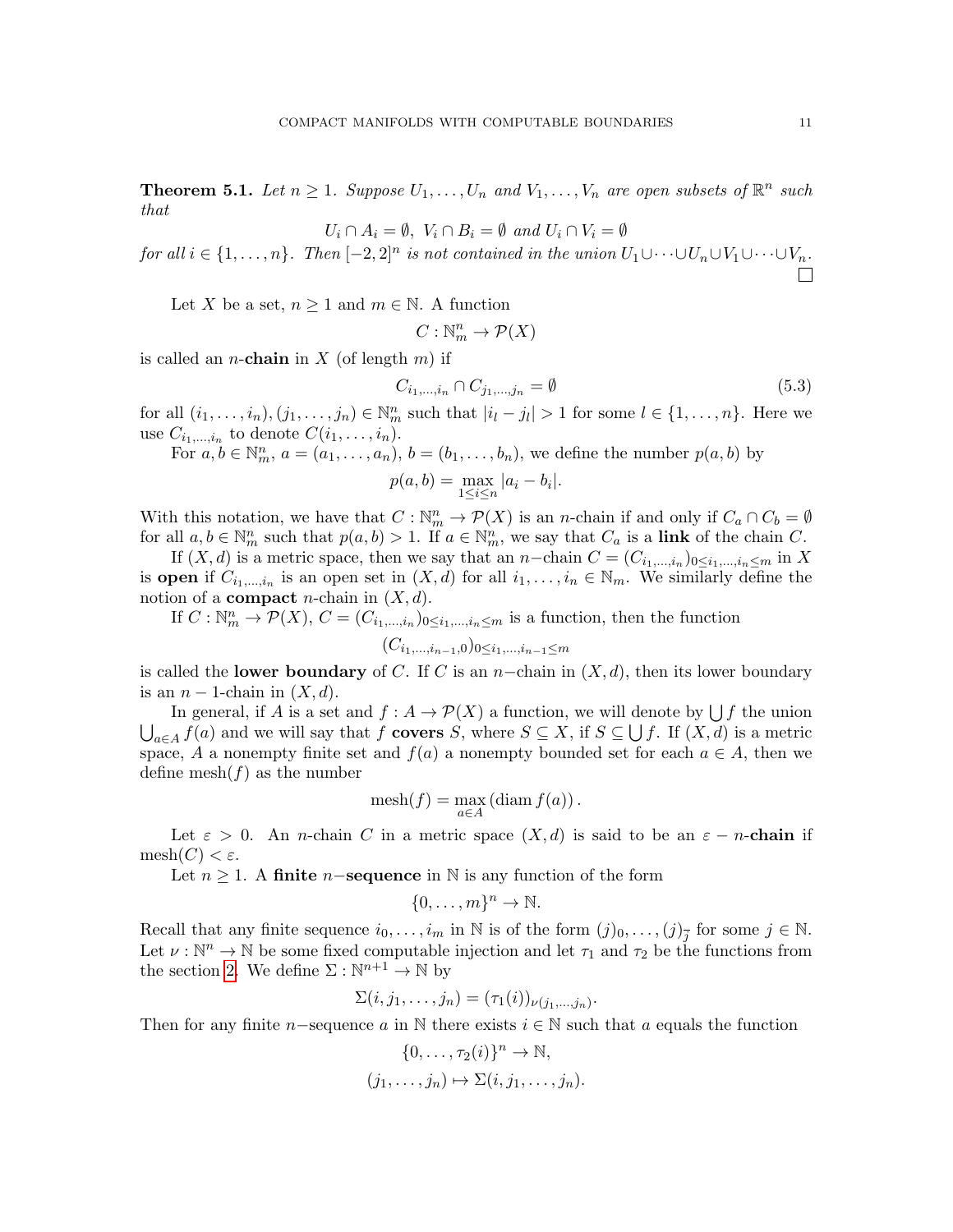#### 12 Z. ILJAZOVIĆ

We will use the following notation: i instead of  $\tau_2(i)$  and, for  $n \geq 2$ ,  $(i)_{j_1,\dots,j_n}$  instead of  $\Sigma(i, j_1, \ldots, j_n).$ 

Let  $(X, d, \alpha)$  be a computable metric space. For  $l \in \mathbb{N}$  let  $\mathcal{H}_l$  be the finite n–sequence of sets in  $X$  defined by

$$
\mathcal{H}_l=\left(J_{(l)_{j_1,...,j_n}}\right)_{0\leq j_1,...,j_n\leq \widehat{l}}
$$

(i.e.  $\mathcal{H}_l$  is the function  $\{0,\ldots,\widehat{l}\}^n \to \mathcal{P}(X)$  which maps  $(j_1,\ldots,j_n)$  to  $J_{(l)_{j_1,\ldots,j_n}}$ ).

<span id="page-11-0"></span>**Lemma 5.2.** Let  $(X, d, \alpha)$  be a computable metric space. Then there exist computable functions  $\zeta, \zeta': \mathbb{N} \to \mathbb{N}$  such that, for each  $l \in \mathbb{N}$ , the set  $J_{\zeta(l)}$  is the union of  $\mathcal{H}_l$  and  $J_{\zeta'(l)}$ is the union of the lower boundary of  $\mathcal{H}_l$ .

Proof. See Lemma 4.3. in [\[7\]](#page-21-6).

<span id="page-11-2"></span>**Proposition 5.3.** Let  $(X, d, \alpha)$  be a computable metric space and let S be a semi-computable compact set in this space.

 $\Box$ 

(i) The set  $\{l \in \mathbb{N} \mid \mathcal{H}_l \text{ covers } S\}$  is c.e.

(ii) The set  $\{l \in \mathbb{N} \mid the\ lower\ boundary\ of\ H_l\ covers\ S\}$  is c.e.

*Proof.* Let  $\zeta$ ,  $\zeta$  be the functions from Lemma [5.2.](#page-11-0) Then  $\mathcal{H}_l$  covers S if and only if  $S \subseteq J_{\zeta(l)}$ and the lower boundary of  $\mathcal{H}_l$  covers S if and only  $S \subseteq J_{\zeta'(l)}$ . Claims (i) and (ii) follow.

We say that  $\mathcal{H}_l$  is a formal *n*-chain if  $J_{(l)_a}$  and  $J_{(l)_b}$  are formally disjoint for all  $a, b \in \mathbb{N}_{l}^n$  $l$ such that  $p(a, b) > 1$ .

Let the function fmesh :  $\mathbb{N} \to \mathbb{R}$  be defined by

$$
fmesh(l) = \max_{0 \le j_1, \dots, j_n \le \widehat{l}} fdiamond(l)_{j_1, \dots, j_n}).
$$

### <span id="page-11-3"></span>Proposition 5.4.

- (i) The function fmesh is computable.
- (ii) The set  $\{l \in \mathbb{N} \mid \mathcal{H}_l$  is a formal n-chain} is computably enumerable.

Proof. (i) follows from Proposition [2.4\(](#page-5-0)1) and Proposition [2.2\(](#page-3-0)4).

Let us prove (ii). Let  $\Phi : \mathbb{N} \to \mathcal{P}(\mathbb{N}^{2n+1})$  be defined by  $\Phi(l) = \{(l, v_1, \ldots, v_n, w_1, \ldots, w_n)\}$  $\ldots, w_n) | 0 \leq v_1, \ldots, v_n, w_1, \ldots, w_n \leq l, |v_i - w_i| > 1$  for some  $i \in \{1, \ldots, n\}$ . Then  $\Phi$  is c.c.b. Let  $\Psi : \mathbb{N}^{2n+1} \to \mathcal{P}(\mathbb{N}^2)$  be defined by

$$
\Psi(l, v_1, \ldots, v_n, w_1, \ldots, w_n) = \{((l)_{v_1, \ldots, v_n}, (l)_{w_1, \ldots, w_n})\}.
$$

Clearly,  $\Psi$  is c.c.b. The set  $\Omega$  of all  $(i, j) \in \mathbb{N}^2$  such that  $J_i$  and  $J_j$  are formally disjoint is c.e. by Proposition [2.4\(](#page-5-0)2). Finally, the function  $\Lambda : \mathbb{N} \to \mathcal{P}(\mathbb{N}^2)$  defined by  $\Phi$  and  $\Psi$  as in Proposition [2.1\(](#page-2-1)3) is c.c.b. and we have that  $\mathcal{H}_l$  is a formal n–chain if and only if  $\Lambda(l) \subseteq \Omega$ . It follows now from Proposition [2.1\(](#page-2-1)4) that the set  $\{l \in \mathbb{N} \mid \mathcal{H}_l \text{ is a formal } n\text{-chain}\}\$ is c.e.

If  $(X, d)$  is a metric space, then for nonempty subsets S and T of X we denote the number inf{ $d(x, y) \mid x \in S$ ,  $y \in T$ } by  $d(S,T)$ . The proof of the following lemma is straightforward.

<span id="page-11-1"></span>**Lemma 5.5.** Let  $(X,d)$  be a metric space and let K and L be nonempty compact sets in this space. Let  $r = \frac{d(K, L)}{4}$  $\frac{X,L}{4}$ . Then, if  $x, y \in X$  and  $s, t \in \mathbb{R}$  are such that  $0 < s, t < r$  and  $B(x, s) \cap K \neq \emptyset$  and  $B(y, t) \cap L \neq \emptyset$ , then  $d(x, y) > s + t$ .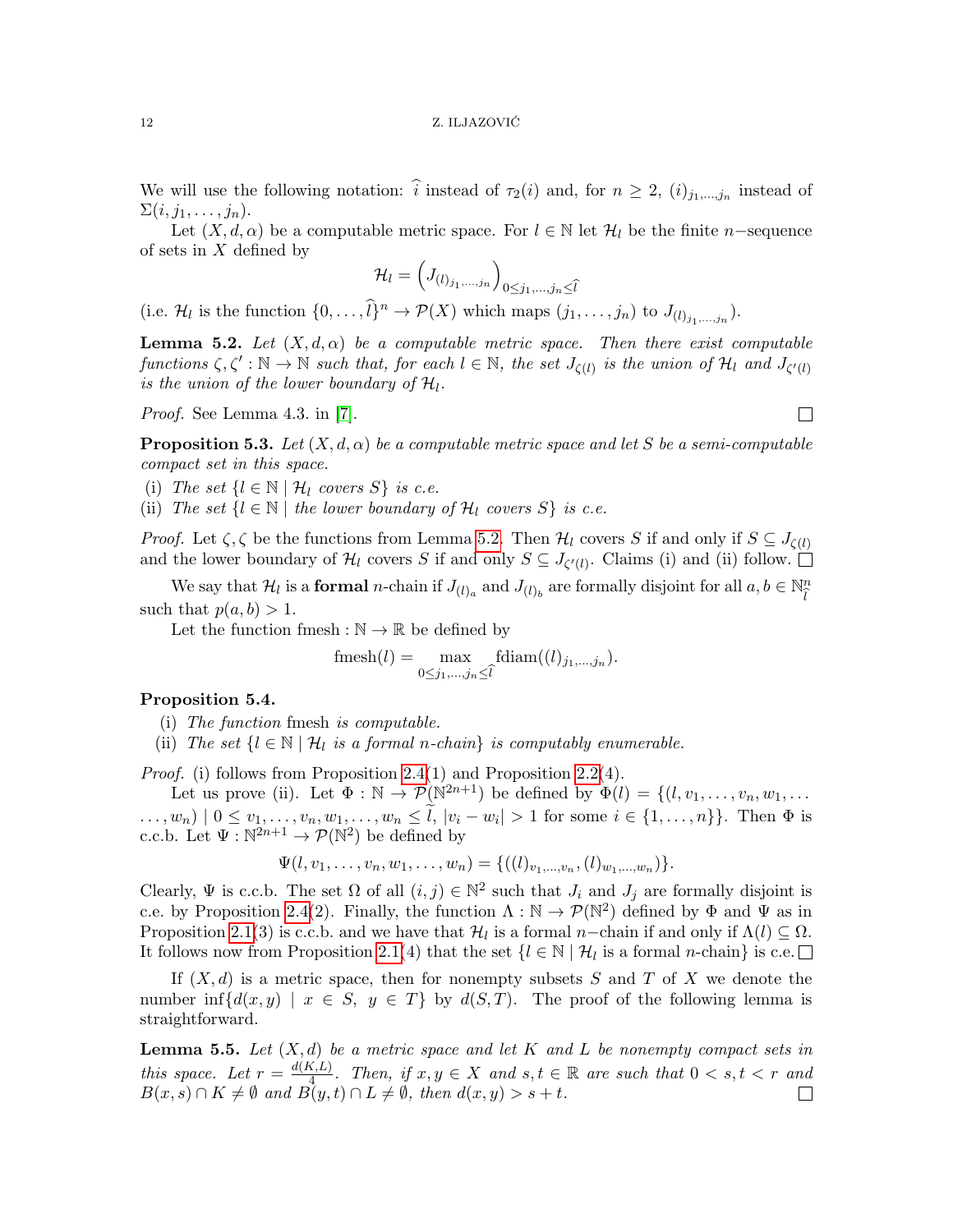Let us suppose that  $S$  is a semi-computable compact set in a computable metric space  $(X, d, \alpha)$ . Suppose S is homeomorphic to  $[0, 1] \times [0, 1]$ . To show that S is a computable compact set, it would be enough to effectively find, for a given  $\varepsilon > 0$ , an  $\varepsilon - 2$ -chain which covers  $S$  and such that each of its links intersects  $S$ . The question whether a chain covers S or not is semi-decidable since S is a semi-computable compact set. But the problem is how to ensure that each link of a chain intersects S. In fact, this is not possible in general since  $S$  needs not be computable. The idea we used to tackle this problem is to find some effective procedure which will, for a given  $\varepsilon > 0$ , give an  $\varepsilon - 2$ -chain which covers S in such a way that we can be sure that certain links (which we can effectively determine) do intersect S. This idea is used in the proof of the following theorem.

<span id="page-12-0"></span>**Theorem 5.6.** Let  $(X, d, \alpha)$  be a computable metric space. Let S be a semi-computable compact set in this space and suppose  $x \in S$  is a point which has a neighborhood in S homeomorphic to  $\mathbb{R}^n$  for some  $n \in \mathbb{N}$ . Then there exists a neighborhood of x in S which is computable up to S.

*Proof.* Let U be a neighborhood of x in S (i.e.  $x \in \text{Int}_S U$ , where  $\text{Int}_S U$  is the interior of U in S and  $n \in \mathbb{N}$  so that U is homeomorphic to  $\mathbb{R}^n$ . We may assume that U is open in S (certainly  $\text{Int}_S U$  is homeomorphic to an open subset of  $\mathbb{R}^n$  which implies that some open subset of  $\text{Int}_S U$  which contains x is homeomorphic to an open ball in  $\mathbb{R}^n$ ; however every open ball in  $\mathbb{R}^n$  is homeomorphic to  $\mathbb{R}^n$ ). Let  $f : \mathbb{R}^n \to U$  be a homeomorphism. We may assume  $f(0) = x$  (otherwise we take the composition of f and some translation  $\mathbb{R}^n \to \mathbb{R}^n$ ). The set  $f(\langle -4, 4 \rangle^n)$  is open in U and therefore in S which implies that  $S\backslash f(\langle -4, 4 \rangle^n)$  is closed in S. (Here, for  $a, b \in \mathbb{R}$ , we use  $\langle a, b \rangle$  to denote the open interval  $\{x \in \mathbb{R} \mid a < x < b\}$ .) Hence  $S \setminus f((-4, 4)^n)$  is compact and since it is disjoint with  $f([-2, 2]^n)$ , which is clearly compact, there exists  $m_0 \in \mathbb{N}$  such that the rational open set  $J_{m_0}$  satisfies the following:

$$
S \setminus f((-4,4)^n) \subseteq J_{m_0} \text{ and } J_{m_0} \cap f([-2,2]^n) = \emptyset.
$$

Let  $S' = S \setminus J_{m_0}$ . Then, by Lemma [3.3,](#page-8-3) S' is a semi-computable compact set in  $(X, d, \alpha)$ and

<span id="page-12-1"></span>
$$
f([-2,2]^n) \subseteq S' \subseteq f([-4,4]^n). \tag{5.4}
$$

See Figure 1. The areas bounded by the inside, the middle and the outside curve are  $f([-1, 1]<sup>n</sup>), f([-2, 2]<sup>n</sup>)$  and  $f([-4, 4]<sup>n</sup>)$  respectively. The grey area is S'.



Figure 1.

For  $i \in \{1, \ldots, n\}$  let

$$
C_i = \{(x_1, \ldots, x_n) \in [-4, 4]^n \mid x_i \ge -1\}, \ D_i = \{(x_1, \ldots, x_n) \in [-4, 4]^n \mid x_i \le 1\}.
$$

Note that for each  $i \in \{1, \ldots, n\}$  the sets  $f(A_i)$  and  $f(C_i)$  are compact and disjoint and the sets  $f(B_i)$  and  $f(D_i)$  are compact and disjoint (recall that  $A_i$  and  $B_i$  are defined by [\(5.1\)](#page-9-1)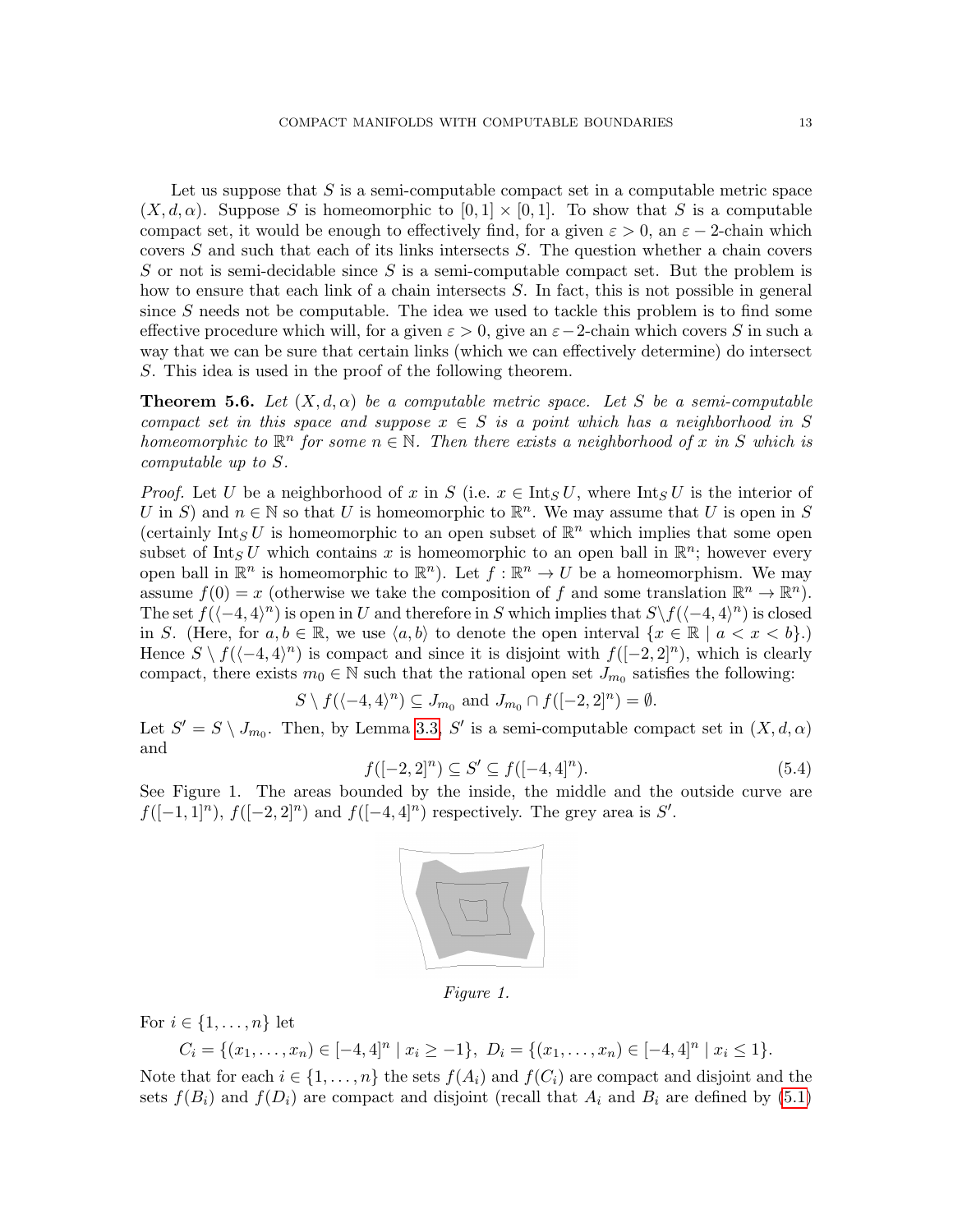and [\(5.2\)](#page-9-2)). On Figure 2 the blue area is  $f(A_i)$  and the green area is  $f(C_i)$ . On Figure 3 the blue area is  $f(B_i)$  and the green area is  $f(D_i)$ .



Figure 2. Figure 3.

Also,  $\{x\}$  and  $f([-4, 4]^n \setminus \langle -1, 1 \rangle^n)$  are compact and disjoint. Choose a positive rational number  $\gamma$  such that

<span id="page-13-0"></span>
$$
\gamma < \frac{d(f(A_i)), f(C_i)}{4}, \ \gamma < \frac{d(f(B_i)), f(D_i)}{4} \text{ and } \gamma < \frac{d(\{x\}, f([-4, 4]^n \setminus \langle -1, 1 \rangle^n))}{4} \tag{5.5}
$$

for each  $i \in \{1, \ldots, n\}$ .

Let  $i \in \{1, \ldots, n\}$ . Let  $\mathcal{U} = \{B(\alpha_l, \gamma) \mid l \in \mathbb{N}\}$ . Then U is an open cover for  $f(A_i)$  in  $(X, d)$  and therefore there exists a finite subcover U' of U for  $f(A_i)$ . Let U'' be the subset of  $\mathcal{U}'$  consisting of those members of  $\mathcal{U}'$  which intersect  $f(A_i)$ . We have

 $\mathcal{U}'' = \{B(\alpha_{l_0}, \gamma), \ldots, B(\alpha_{l_k}, \gamma)\},\,$ 

where  $l_0, \ldots, l_k \in \mathbb{N}$ . Choose  $\omega \in \mathbb{N}$  such that  $\gamma = q_\omega$ . Let  $v_0, \ldots, v_k \in \mathbb{N}$  be such that  $\tau_1(v_i) = l_i$  and  $\tau_2(v_i) = \omega$  for each  $j \in \{0, \ldots, k\}$ . Finally, choose  $a_i \in \mathbb{N}$  so that

$$
[a_i] = \{v_0, \ldots, v_k\}.
$$

In this way we have defined the numbers  $a_1, \ldots, a_n$ . For each  $i \in \{1, \ldots, n\}$  clearly  $f(A_i) \subseteq$  $J_{a_i}$  and if  $j \in \mathbb{N}$  is such that  $I_j \cap f(C_i) \neq \emptyset$  and  $\rho_j < \gamma$ , then by [\(5.5\)](#page-13-0) and Lemma [5.5](#page-11-1) we have that  $I_j$  and  $J_{a_i}$  are formally disjoint.

In the same way we define numbers  $b_1, \ldots, b_n$  with the following property: if  $i \in$  $\{1,\ldots,n\}$ , then  $f(B_i) \subseteq J_{b_i}$  and if  $j \in \mathbb{N}$  is such that  $I_j \cap f(D_i) \neq \emptyset$  and  $\rho_j < \gamma$ , then  $I_j$ and  $J_{b_i}$  are formally disjoint.

Similarly, there exists  $x' \in \mathbb{N}$  with the property that  $x \in J_{x'}$  and if  $j \in \mathbb{N}$  is such that  $I_j \cap f([-4, 4]^n \setminus \langle -1, 1 \rangle^n) \neq \emptyset$  and  $\rho_j < \gamma$ , then  $I_j$  and  $J_{x'}$  are formally disjoint. For  $m \in \mathbb{N}$  let  $E^m : \mathbb{N}_{8m+7}^n \to \mathcal{P}([-4, 4]^n)$  be defined by

$$
E^m_{i_1,\dots,i_n} = \left[ -4 + \frac{i_1}{m+1}, -4 + \frac{i_1+1}{m+1} \right] \times \dots \times \left[ -4 + \frac{i_n}{m+1}, -4 + \frac{i_n+1}{m+1} \right].
$$

Then  $E^m$  is a compact n-chain in  $[-4, 4]^n$  which covers  $[-4, 4]^n$ . Let  $F^m : \mathbb{N}_{8m+7}^n \to \mathcal{P}(X)$ be defined by  $F^m(v) = f(E^m(v)), v \in \mathbb{N}_{8m+7}^n$ . Then  $F^m$  is a compact *n*-chain in  $(X, d)$ which covers  $f([-4, 4]^{n})$ .



Figure 4. Chain  $E^m$ 



Figure 5. Chain  $F^m$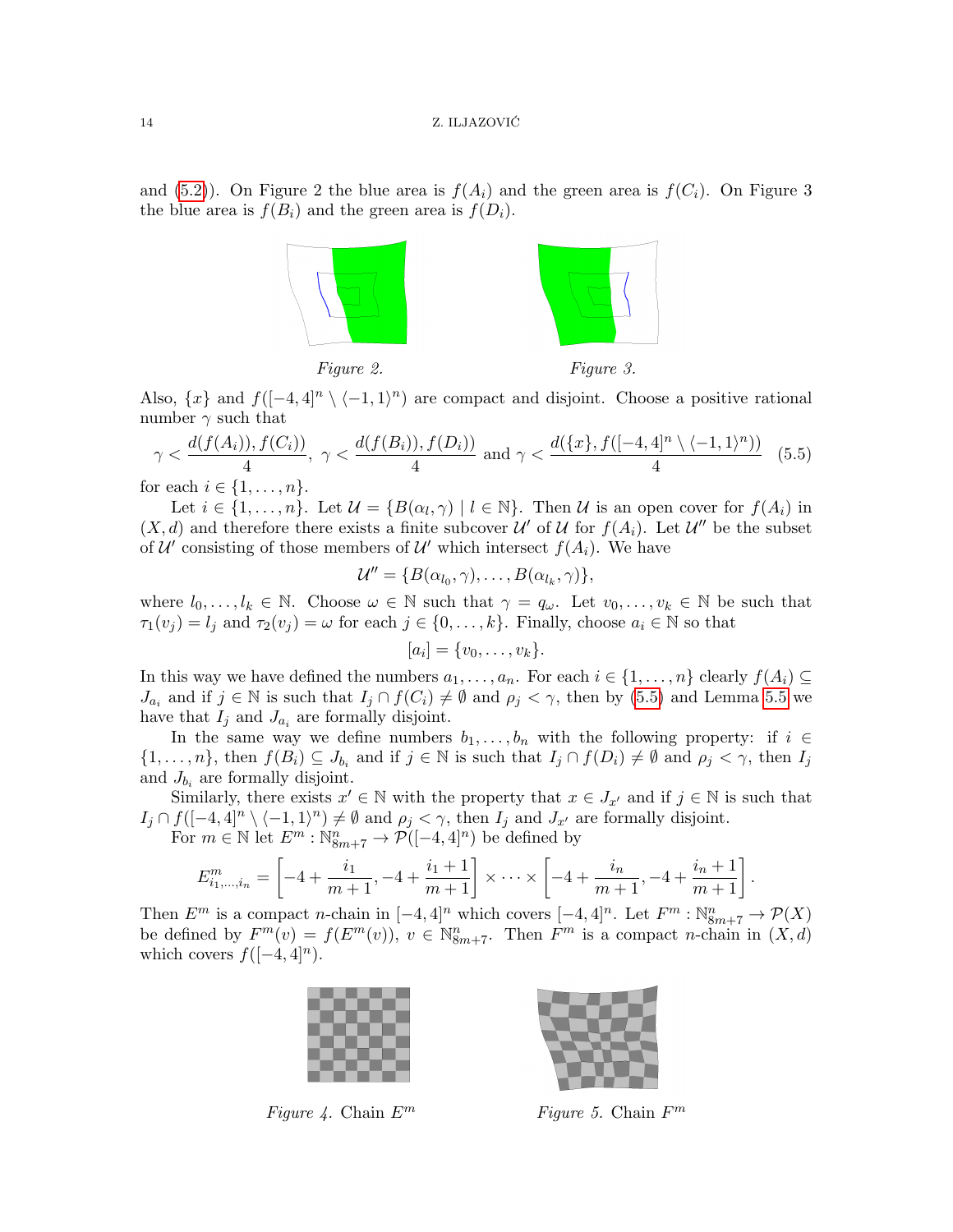Let  $\varepsilon > 0$ . Since the restriction of f to  $[-4, 4]^n$  is uniformly continuous, there exists  $m \in \mathbb{N}$  such that  $\text{mesh}(F^m) < \frac{\varepsilon}{6}$  $\frac{\varepsilon}{6}$ . Let  $\delta$  be a positive rational number such that  $\delta < \gamma$ ,  $\delta < \frac{\varepsilon}{6}$  and

$$
\delta < \frac{d(F^m(v),F^m(w))}{4}
$$

for all  $v, w \in \mathbb{N}_{8m+7}^n$  such that  $p(v, w) > 1$ .

Now we define numbers  $j_v$  for  $v \in \mathbb{N}_{8m+7}$  in the following way. Let  $v \in \mathbb{N}_{8m+7}^n$ . As before, we conclude that there exist finitely many numbers  $i_0, \ldots, i_k$  such that  $\overline{F}^m(v)$  is contained in the union of the balls  $B(\alpha_{i_0}, \delta), \ldots, B(\alpha_{i_k}, \delta)$  and each of these balls intersects  $F^m(v)$ . Let  $p \in \mathbb{N}$  be such that  $q_p = \delta$ . Now, let  $w_0, \ldots, w_k$  be such that  $\tau_1(w_l) = i_l$ ,  $\tau_2(w_l) = p$  for each  $l \in \{0, \ldots, k\}$ . Finally, choose  $j_v \in \mathbb{N}$  so that  $[j_v] = \{w_0, \ldots, w_m\}$ .

We conclude readily that  $\text{fdiam}(j_v) < \varepsilon$  for each  $v \in \mathbb{N}_{8m+7}^n$  and it also follows, using Lemma [5.5,](#page-11-1) that  $J_{j_v}$  and  $J_{j_w}$  are formally disjoint for all  $v, w \in \mathbb{N}^n_{8m+7}$  such that  $p(v, w) > 1$ . Furthermore, let  $v \in \mathbb{N}_{8m+7}^n$ ,  $v = (v_1, \ldots, v_n)$  and let  $i \in \{1, \ldots, n\}$ . If  $v_i \geq 3m+3$ , then  $F^m(v) \subseteq f(C_i)$  and by the construction of  $j_v$  and  $a_i$  we have that  $J_{j_v}$  and  $J_{a_i}$  are formally disjoint. Similarly, if  $v_i \le 5m + 4$ , then  $F^m(v) \subseteq f(D_i)$  and we get that  $J_{j_v}$  and  $J_{b_i}$  are formally disjoint. Also note that  $v_i < 3m + 3$  or  $v_i > 5m + 4$  implies that  $J_{j_v}$  and  $J_{x'}$  are formally disjoint. Note that S' (in fact  $f([-4, 4]^n)$  is contained in the union of the sets  $J_{j_v}$ ,  $v \in \mathbb{N}_{8m+7}^n$ .

Choose  $l \in \mathbb{N}$  such that  $\hat{l} = 8m + 7$  and such that  $j_v = (l)_v$  for each  $v \in \mathbb{N}_{8m+7}^n$ . Put  $e = 3m + 3$ ,  $h = 5m + 4$ . The preceding construction can be made for  $\varepsilon = 2^{-k}$  for each  $k \in \mathbb{N}$ . We have the following conclusions:

(1)  $\mathcal{H}_l$  covers  $S'$ ;

- (2)  $\mathcal{H}_l$  is a formal *n*-chain;
- (3)  $J_{(l)v_1,...,v_n}$  and  $J_{a_i}$  are formally disjoint if  $1 \leq i \leq n, 0 \leq v_1,...,v_n \leq l$  and  $v_i \geq e$ ;

(4)  $J_{(l)v_1,...,v_n}$  and  $J_{b_i}$  are formally disjoint if  $1 \leq i \leq n, 0 \leq v_1,...,v_n \leq l$  and  $v_i \leq h$ ;

- (5)  $J_{(l)_{v_1,\ldots,v_n}}$  and  $J_{x'}$  are formally disjoint if  $1 \leq i \leq n, 0 \leq v_1,\ldots,v_n \leq l$  and  $(v_i < e$  or  $v_i > h$ );
- (6) fmesh $(l) < 2^{-k}$ .

These conditions are semi-decidable, i.e. the set  $\Omega$  of all  $(k, l, e, h) \in \mathbb{N}^4$  such that  $(1)$ – $(6)$ hold is c.e. (Proposition [5.3,](#page-11-2) Proposition [5.4](#page-11-3) and Proposition [2.2\(](#page-3-0)3) imply that conditions  $(1), (2)$  and  $(6)$  are semi-decidable; that  $(3)$ – $(5)$  are semi-decidable can be seen as in the proof of Proposition [5.4\)](#page-11-3). Since for each  $k \in \mathbb{N}$  there exist  $l, e, h \in \mathbb{N}$  such that  $(k, l, e, h) \in \Omega$ , there exist computable functions  $\tilde{l}, \tilde{e}, \tilde{h}: \mathbb{N} \to \mathbb{N}$  such that  $(k, \tilde{l}(k), \tilde{e}(k), \tilde{h}(k)) \in \Omega$  for each  $k \in \mathbb{N}$ . Let  $k \in \mathbb{N}$  and let  $l = \tilde{l}(k)$ ,  $e = \tilde{e}(k)$  and  $h = \tilde{h}(k)$ . Let  $\Gamma$  be the set of all  $(v_1,\ldots,v_n)\in\mathbb{N}_{\widehat{\tau}}^n$  $\widehat{i}$  such that  $e \le v_i \le h$  for each  $i \in \{1, \ldots, n\}$ . We claim that

<span id="page-14-0"></span>
$$
J_{(l)_v} \cap f([-2,2]^n) \neq \emptyset \text{ for all } v \in \Gamma,
$$
\n
$$
(5.6)
$$

and

<span id="page-14-1"></span>
$$
S' \cap J_{x'} \subseteq \bigcup_{v \in \Gamma} J_{(l)_v}.\tag{5.7}
$$

Suppose  $J_{(l)_v} \cap f([-2,2]^n) = \emptyset$  for some  $v = (v_1, \ldots, v_n) \in \Gamma$ .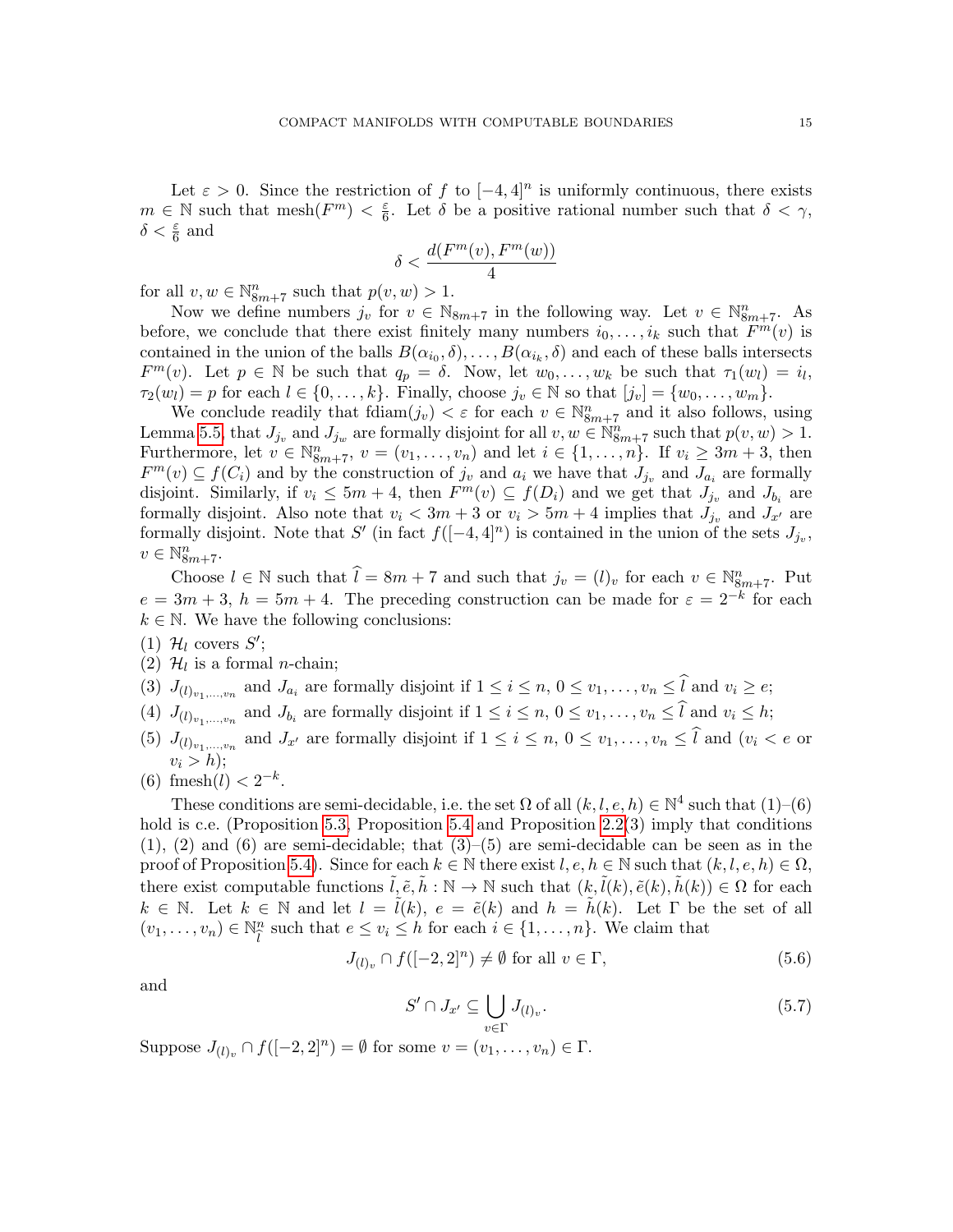

Figure 6. The red link is  $J_{(l)_v}$ .

For each  $i \in \{1, \ldots, n\}$  we define  $U_i$  as the union of all  $J_{(l)_{w_1,\ldots,w_n}}$  such that  $(w_1,\ldots,w_n) \in$  $\mathbb{N}^n$  $\hat{l}$  and  $w_i < v_i$  and we define  $V_i$  as the union of all  $J_{(l)_{w_1,...,w_n}}$  such that  $(w_1,...,w_n) \in \mathbb{N}_{\hat{l}}^n$  $\frac{l}{4}$ and  $w_i > v_i$ . (In Figure 6 the sets  $U_i$  are represented by the bottom and the left blue set and the sets  $V_i$  by the upper and the right blue set.) Then

$$
f([-2,2]^n) \subseteq (U_1 \cup \cdots \cup U_n) \cup (V_1 \cup \cdots \cup V_n).
$$

Since  $\mathcal{H}_l$  is a chain,  $U_i \cap V_i = \emptyset$  for each  $i \in \{1, ..., n\}$ . Since  $v_i \leq h$ , by property (4) we have  $U_i \cap J_{b_i} = \emptyset$ , hence  $U_i \cap f(B_i) = \emptyset$ . Similarly,  $v_i \geq e$  implies  $V_i \cap J_{a_i} = \emptyset$  and this gives  $V_i \cap f(A_i) = \emptyset$ . Therefore

$$
f^{-1}(U_i) \cap B_i = \emptyset
$$
,  $f^{-1}(V_i) \cap A_i = \emptyset$  and  $f^{-1}(U_i) \cap f^{-1}(V_i) = \emptyset$ 

for each  $i \in \{1, \ldots, n\}$  and

$$
[-2,2]^n \subseteq f^{-1}(U_1) \cup \cdots \cup f^{-1}(U_n) \cup f^{-1}(V_1) \cup \cdots \cup f^{-1}(V_n).
$$

This is impossible by Theorem [5.1.](#page-10-0) So [\(5.6\)](#page-14-0) holds.

That [\(5.7\)](#page-14-1) holds, it follows readily from property (5). Note that (5.7) implies  $\Gamma \neq \emptyset$ . Hence  $\tilde{e}(k) \leq h(k)$  for each  $k \in \mathbb{N}$ .

Let  $q : \mathbb{N} \to \mathbb{N}$  be some computable function such that

$$
\Lambda_{g(k)} \approx_{2^{-k}} \bigcup_{\tilde{e}(k) \le v_1, \dots, v_n \le \tilde{h}(k)} J_{(\tilde{l}(k))v_1, \dots, v_n}.
$$

Such a function can be obtained by defining  $\Phi : \mathbb{N} \to \mathcal{P}(\mathbb{N}), \ \Phi(k) = {\tau_1(((l)_{v_1,...,v_n})_0)}$  $\tilde{e}(k) \leq v_1, \ldots, v_n \leq \tilde{h}(k)$  and taking a computable  $g : \mathbb{N} \to \mathbb{N}$  such that  $\Phi(k) = [g(k)]$  for each  $k \in \mathbb{N}$ .

By  $(5.6)$  and  $(5.7)$ 

<span id="page-15-0"></span>
$$
S' \cap J_{x'} \prec_{2^{-k}} \Lambda_{g(k)} \text{ and } \Lambda_{g(k)} \prec_{2 \cdot 2^{-k}} S
$$
 (5.8)

for each  $k \in \mathbb{N}$ . Since  $f((-1, 1)^n)$  is an open set in U and U is open in S,  $f((-1, 1)^n)$  is open in S and by [\(5.4\)](#page-12-1) we have  $f((-1, 1)^n) \subseteq S'$ . Hence S' is a neighborhood of x in S and therefore  $S' \cap J_{x'}$  is a neighborhood of x in S. By [\(5.8\)](#page-15-0)  $S' \cap J_{x'}$  is computable up to S.

For  $n \in \mathbb{N}$ ,  $n \geq 1$ , let

$$
\mathbb{H}^{n} = \{ (x_1, \dots, x_n) \in \mathbb{R}^{n} \mid x_n \geq 0 \}.
$$

The subset of  $\mathbb{H}^n$  consisting of those points whose last coordinate is zero is denoted by  $\mathrm{Bd}\,\mathbb{H}^n.$ 

<span id="page-15-1"></span>**Theorem 5.7.** Let  $(X, d, \alpha)$  be a computable metric space and let S and T be semicomputable compact sets in this space such that  $T \subseteq S$ . Suppose  $x \in S$  is a point which has a neighborhood U (in S) with the following property: there exists a homeomorphism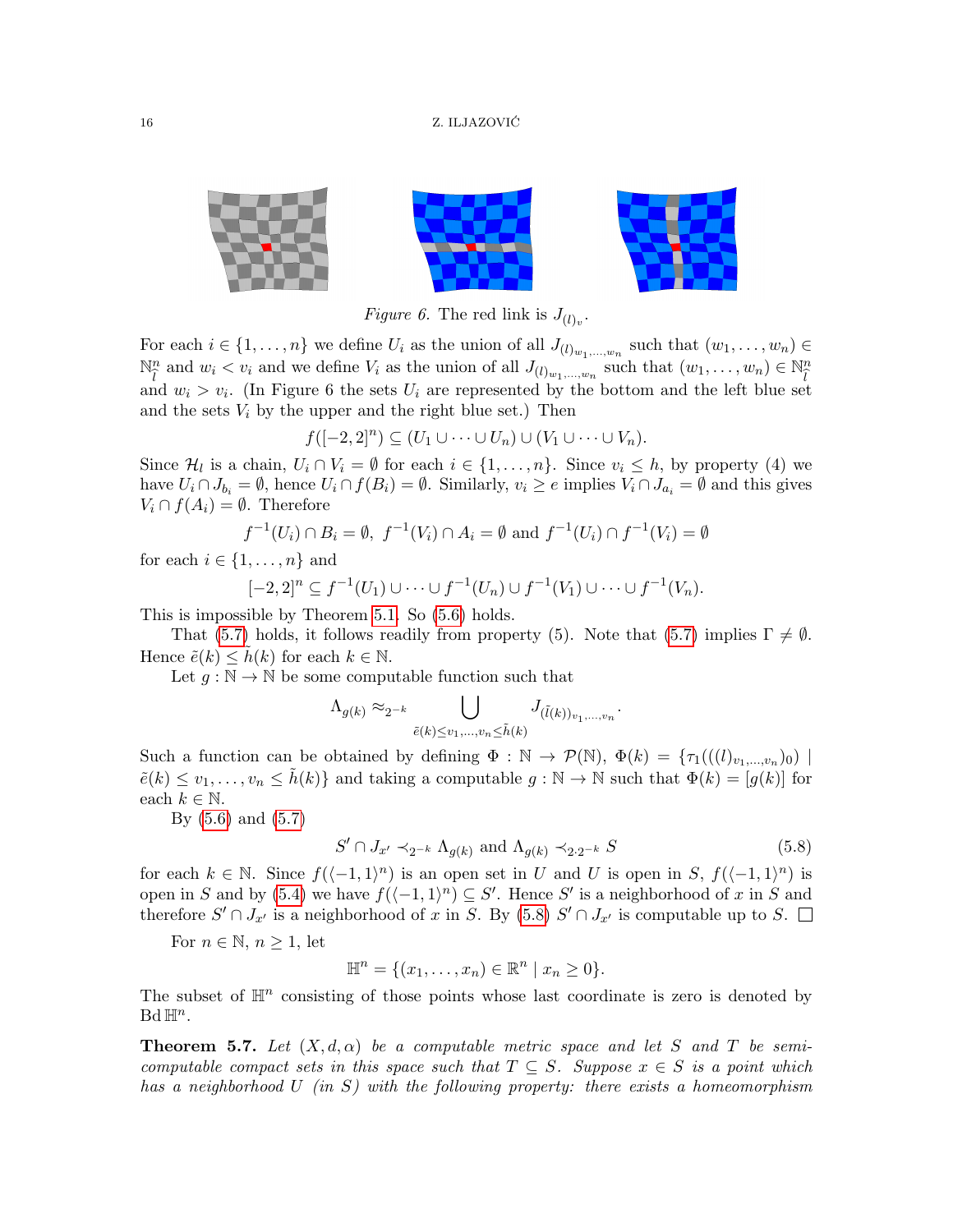$f: \mathbb{H}^n \to U$  such that  $f(\text{Bd }\mathbb{H}^n) = U \cap T$ . Then there exists a neighborhood of x in S which is computable up to S.

*Proof.* If  $f^{-1}(x) \in \mathbb{H}^n \setminus (\text{Bd }\mathbb{H}^n)$ , then x has a neighborhood homeomorphic to some open ball in  $\mathbb{R}^n$ , hence homeomorphic to  $\mathbb{R}^n$  and the claim of the theorem follows from Theorem [5.6.](#page-12-0)

Suppose now that  $f^{-1}(x) \in \text{Bd H}^n$ . As in the proof of Theorem [5.6,](#page-12-0) we may assume that U is open is S and  $f(0) = x$ . As before we conclude that there exists  $m_0 \in \mathbb{N}$  such that

$$
S \setminus f((-4,4)^n \cap \mathbb{H}^n) \subseteq J_{m_0} \text{ and } J_{m_0} \cap f([-2,2]^n \cap \mathbb{H}^n) = \emptyset.
$$

Let  $S' = S \setminus J_{m_0}$ . By Lemma [3.3](#page-8-3) S' is a semi-computable compact set in  $(X, d, \alpha)$  and

$$
f([-2,2]^n \cap \mathbb{H}^n) \subseteq S' \subseteq f([-4,4]^n \cap \mathbb{H}^n). \tag{5.9}
$$

Let  $T' = T \setminus J_{m_0}$ . Then T' is semi-computable and

<span id="page-16-0"></span>
$$
f([-2,2]^n \cap (\text{Bd }\mathbb{H}^n)) \subseteq T' \subseteq f([-4,4]^n \cap (\text{Bd }\mathbb{H}^n)).\tag{5.10}
$$

For  $i \in \{1, ..., n-1\}$  let

 $C_i = \{(x_1, \ldots, x_n) \in [-4, 4]^n \cap \mathbb{H}^n \mid x_i \geq -1\}, D_i = \{(x_1, \ldots, x_n) \in [-4, 4]^n \cap \mathbb{H}^n \mid x_i \leq 1\}.$ Let

$$
D_n = \{(x_1, \ldots, x_n) \in [-4, 4]^n \cap \mathbb{H}^n \mid x_n \le 1\}.
$$

For  $i \in \{1, ..., n-1\}$  let

$$
\tilde{A}_i = \{ (x_1, \dots, x_n) \in [-2, 2]^n \cap \mathbb{H}^n \mid x_i = -2 \},
$$
  

$$
\tilde{B}_i = \{ (x_1, \dots, x_n) \in [-2, 2]^n \cap \mathbb{H}^n \mid x_i = 2 \}.
$$

Let

$$
\tilde{A}_n = \{(x_1, \dots, x_n) \in [-2, 2]^n \cap \mathbb{H}^n \mid x_n = 0\}, \ \tilde{B}_n = \{(x_1, \dots, x_n) \in [-2, 2]^n \cap \mathbb{H}^n \mid x_n = 2\}.
$$
  
For  $m \in \mathbb{N}$  let  $E^m : \mathbb{N}_{8m+7}^n \to \mathcal{P}([-4, 4]^n \cap \mathbb{H}^n)$  be defined so that  $E_{i_1, \dots, i_n}^m$  is equal to

$$
\left[-4+\frac{i_1}{m+1},-4+\frac{i_1+1}{m+1}\right] \times \cdots \times \left[-4+\frac{i_{n-1}}{m+1},-4+\frac{i_{n-1}+1}{m+1}\right] \times \left[\frac{i_n}{2m+2},\frac{i_n+1}{2m+2}\right].
$$

Then  $E^m$  is a compact n-chain in  $[-4, 4]^n \cap \mathbb{H}^n$  which covers  $[-4, 4]^n \cap \mathbb{H}^n$ . Let  $F^m$ :  $\mathbb{N}_{8m+7}^n \to \mathcal{P}(X)$  be defined by  $F^m(v) = f(E^m(v)), v \in \mathbb{N}_{8m+7}^n$ . Then  $F^m$  is a compact n-chain in  $(X, d)$  which covers  $f([-4, 4]^n \cap \mathbb{H}^n)$ . Note that the lower boundary of  $F^m$  covers  $f([-4, 4]^n \cap (Bd \mathbb{H}^n))$ . Therefore by [\(5.10\)](#page-16-0) the lower boundary of  $F^m$  covers  $T'$ .

Exactly as in the proof of Theorem [5.6](#page-12-0) we get numbers  $a_1, \ldots, a_n, b_1, \ldots, b_n, x' \in \mathbb{N}$  so that, for each  $i \in \{1, \ldots, n\}$ ,  $f(\tilde{A}_i) \subseteq J_{a_i}$ ,  $f(\tilde{B}_i) \subseteq J_{b_i}$ ,  $x \in J_{x'}$  and so that for each  $k \in \mathbb{N}$ there exist  $l, e, h, u \in \mathbb{N}$  with the following properties:

- (1)  $\mathcal{H}_l$  covers  $S'$ ;
- (2) the lower boundary of  $\mathcal{H}_l$  covers  $T'$ ;
- (3)  $\mathcal{H}_l$  is a formal *n*-chain;
- (4)  $J_{(l)_{v_1,\ldots,v_n}}$  and  $J_{a_i}$  are formally disjoint if  $1 \leq i \leq n-1, 0 \leq v_1,\ldots,v_n \leq l$  and  $v_i \geq e$ ;
- (5)  $J_{(l)v_1,...,v_n}$  and  $J_{b_i}$  are formally disjoint if  $1 \leq i \leq n-1, 0 \leq v_1,...,v_n \leq l$  and  $v_i \leq h$ ;
- (6)  $J_{(l)_{v_1,\ldots,v_n}}$  and  $J_{b_n}$  are formally disjoint if  $0 \le v_1,\ldots,v_n \le l$  and  $v_n \le u$ ;
- (7)  $J_{(l)_{v_1,\ldots,v_n}}$  and  $J_{x'}$  are formally disjoint if  $1 \leq i \leq n-1, 0 \leq v_1,\ldots,v_n \leq l$  and  $(v_i < e)$ or  $v_i > h$ ;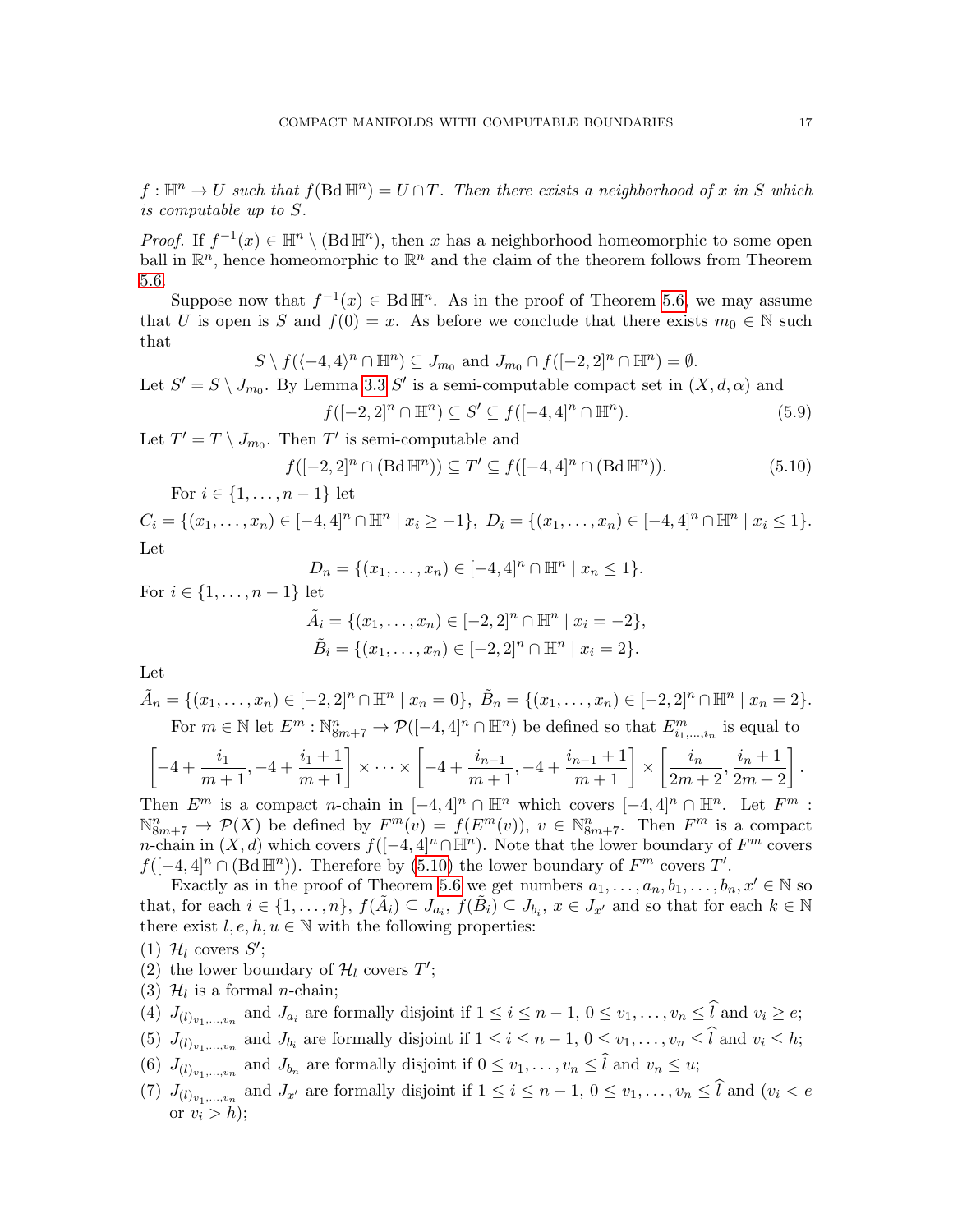#### 18 Z. ILJAZOVIC´

(8)  $J_{(l)_{v_1,\ldots,v_n}}$  and  $J_{x'}$  are formally disjoint if  $0 \le v_1,\ldots,v_n \le l$  and  $v_n > u$ ; (9) fmesh $(l) < 2^{-k}$ .

The set  $\Omega$  of all  $(k, l, e, h, u) \in \mathbb{N}^5$  such that  $(1)-(9)$  hold is c.e. Therefore there exist computable functions  $\tilde{l}, \tilde{e}, \tilde{h}, \tilde{u} : \mathbb{N} \to \mathbb{N}$  such that  $(k, \tilde{l}(k), \tilde{e}(k), h(k), \tilde{u}(k)) \in \Omega$  for each  $k \in \mathbb{N}$ . Let  $k \in \mathbb{N}$  and let  $l = \tilde{l}(k)$ ,  $e = \tilde{e}(k)$ ,  $h = \tilde{h}(k)$  and  $u = \tilde{u}(k)$ . Let  $\Gamma$  be the set of all  $(v_1, \ldots, v_n) \in \mathbb{N}_{\widehat{\tau}}^n$  $\widehat{l}$  such that  $v_n \leq u$  and  $e \leq v_i \leq h$  for each  $i \in \{1, \ldots, n-1\}$ . We claim that

<span id="page-17-1"></span>
$$
J_{(l)_v} \cap f([-2,2]^n \cap \mathbb{H}^n) \neq \emptyset \text{ for all } v \in \Gamma,
$$
\n
$$
(5.11)
$$

and

<span id="page-17-2"></span>
$$
S' \cap J_{x'} \subseteq \bigcup_{v \in \Gamma} J_{(l)_v}.\tag{5.12}
$$

Suppose  $J_{(l)_v} \cap f([-2,2]^n) = \emptyset$  for some  $v = (v_1,\ldots,v_n) \in \Gamma$  such that  $v_n = 0$ . For each  $i \in \{1, \ldots, n-1\}$  let  $U_i$  be the union of all  $J_{(l)_{w_1,\ldots,w_n}}$  such that  $(w_1,\ldots,w_n) \in \mathbb{N}_{\widehat{l}}^n$ ,  $w_n = 0$ and  $w_i < v_i$  and let  $V_i$  be the union of all  $J_{(l)_{w_1,...,w_n}}$  such that  $(w_1,...,w_n) \in \mathbb{N}_l^n$  $\binom{n}{l}$ ,  $w_n = 0$ and  $w_i > v_i$ . It follows from (2) and [\(5.10\)](#page-16-0) that

$$
f([-2,2]^n \cap (\text{Bd }\mathbb{H}^n)) \subseteq (U_1 \cup \cdots \cup U_{n-1}) \cup (V_1 \cup \cdots \cup V_{n-1}).
$$

Since  $\mathcal{H}_l$  is a chain,  $U_i \cap V_i = \emptyset$  for each  $i \in \{1, \ldots, n-1\}$ . Since  $e \le v_i \le h$ , by properties (4) and (5) we have  $U_i \cap J_{b_i} = \emptyset$  and  $V_i \cap J_{a_i} = \emptyset$ . Hence  $U_i \cap f(\tilde{B}_i) = \emptyset$  and  $V_i \cap f(\tilde{A}_i) = \emptyset$ . Therefore

<span id="page-17-0"></span>
$$
f^{-1}(U_i) \cap \tilde{B}_i = \emptyset, \ f^{-1}(V_i) \cap \tilde{A}_i = \emptyset \text{ and } f^{-1}(U_i) \cap f^{-1}(V_i) = \emptyset
$$
\n(5.13)

for each  $i \in \{1, \ldots, n-1\}$  and

$$
[-2,2]^n \cap (\text{Bd }\mathbb{H}^n) \subseteq f^{-1}(U_1) \cup \cdots \cup f^{-1}(U_{n-1}) \cup f^{-1}(V_1) \cup \cdots \cup f^{-1}(V_{n-1}).
$$

This is impossible by Theorem [5.1](#page-10-0) (formally, we take the function  $\gamma : \mathbb{R}^{n-1} \to \mathbb{H}^n$ ,  $\gamma(z) =$  $(z, 0)$  and then for each  $i \in \{1, \ldots, n-1\}$  we get from  $(5.13)$  that

$$
\gamma^{-1}(f^{-1}(U_i)) \cap B_i^{n-1} = \emptyset, \ \gamma^{-1}(f^{-1}(V_i)) \cap A_i^{n-1} = \emptyset, \ \gamma^{-1}(f^{-1}(U_i)) \cap \gamma^{-1}(f^{-1}(V_i)) = \emptyset
$$
  
which is impossible since the sets  $\gamma^{-1}(f^{-1}(U_1)), \ \dots, \ \gamma^{-1}(f^{-1}(U_{n-1})), \ \gamma^{-1}(f^{-1}(V_1)), \ \dots,$ 

 $\gamma^{-1}(f^{-1}(V_{n-1}))$  are open in  $\mathbb{R}^{n-1}$  and cover  $[-2, 2]^{n-1} = I^{n-1}$ .

So  $J_{(l)_v} \cap f([-2,2]^n) \neq \emptyset$  for each  $v = (v_1, \ldots, v_n) \in \Gamma$  such that  $v_n = 0$ .

Let  $v = (v_1, \ldots, v_n) \in \Gamma$  be such that  $v_n > 0$ . Suppose  $J_{(l)_v} \cap f([-2, 2]^n) = \emptyset$ .

For  $i \in \{1, \ldots, n\}$  we define  $U_i$  as the union of all  $J_{(l)_{w_1,\ldots,w_n}}$  such that  $(w_1,\ldots,w_n) \in \mathbb{N}_{\widehat{l}}^n$  $\int_{0}^{1}$ and  $w_i < v_i$  and we define  $V_i$  as the union of all  $J_{(l)_{w_1,...,w_n}}$  such that  $(w_1,...,w_n) \in \mathbb{N}_{\hat{l}}^n$  $\widehat{\iota}$  and  $w_i > v_i$ . As before we conclude that

$$
f([-2,2]^n \cap \mathbb{H}^n) \subseteq (U_1 \cup \cdots \cup U_{n-1}) \cup (V_1 \cup \cdots \cup V_{n-1})
$$

and

$$
U_i \cap V_i = \emptyset, \ U_i \cap f(\tilde{B}_i) = \emptyset, \ V_i \cap f(\tilde{A}_i) = \emptyset
$$

for each  $i \in \{1, \ldots, n-1\}$ . We also have  $U_n \cap V_n = \emptyset$ . Since  $v_n \leq u$ , property (6) implies  $U_n \cap f(\tilde{B}_n) = \emptyset$ . On the other hand, by [\(5.10\)](#page-16-0) we have  $f(\tilde{A}_n) \subseteq T'$  and this, together with property (2), implies  $f(\tilde{A}_n) \subseteq U_n$ . Therefore  $f(\tilde{A}_n) \cap V_n = \emptyset$ .

We have the following conclusion: for each  $i \in \{i, \ldots, n\}$ 

$$
f^{-1}(U_i) \cap \tilde{B}_i = \emptyset, \ f^{-1}(V_i) \cap \tilde{A}_i = \emptyset, \ f^{-1}(U_i) \cap f^{-1}(V_i) = \emptyset
$$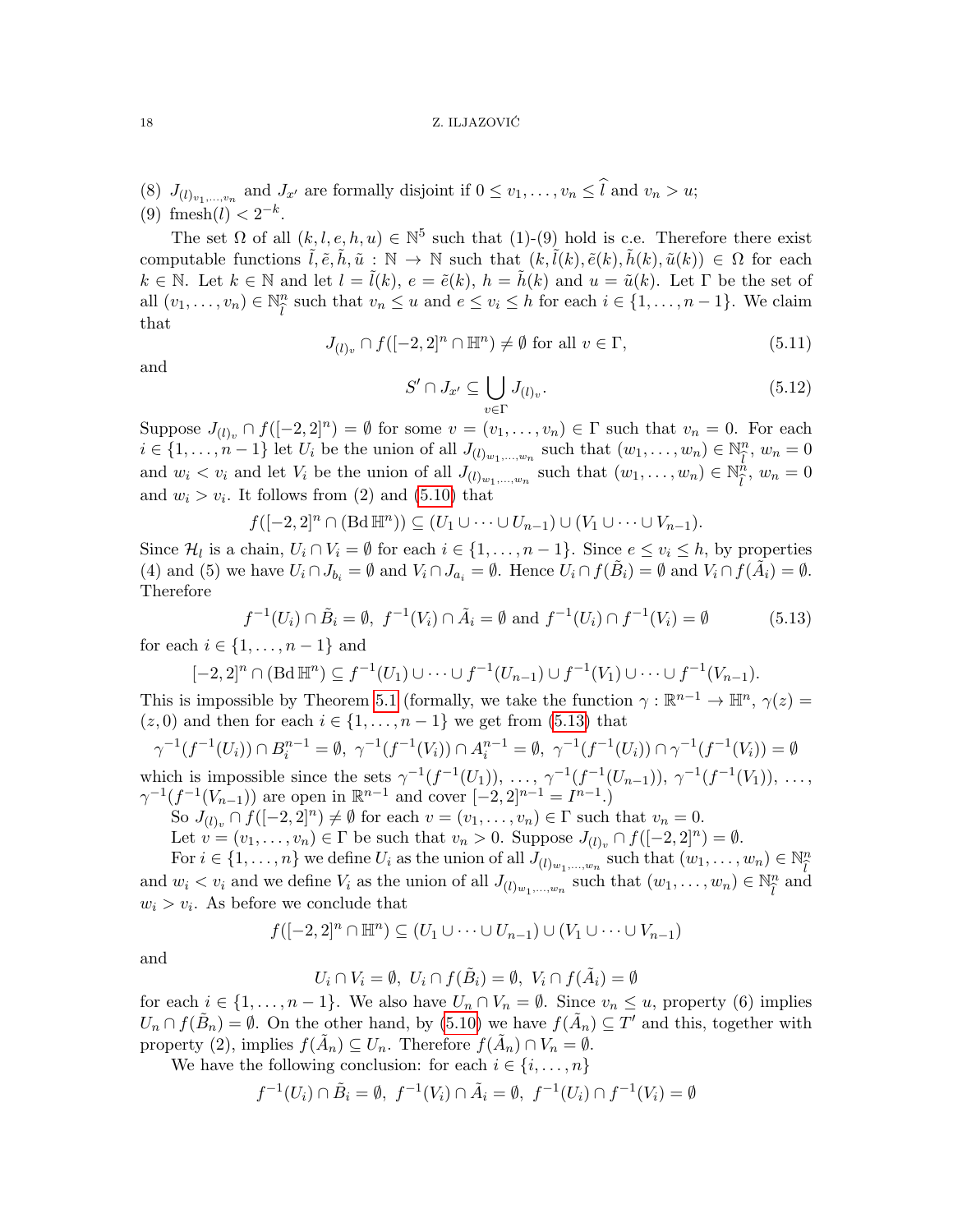and

$$
[-2,2]^n \cap \mathbb{H}^n \subseteq f^{-1}(U_1) \cup \cdots \cup f^{-1}(U_n) \cup f^{-1}(V_1) \cup \cdots \cup f^{-1}(V_n).
$$

To get a contradiction with Theorem [5.1](#page-10-0) we define the function  $\gamma : \mathbb{R}^n \to \mathbb{H}^n$  by

$$
\gamma(z_1, \ldots, z_n) = \begin{cases} (z_1, \ldots, z_{n-1}, \frac{z_n+2}{2}), \text{ if } z_n \ge -2 \\ (z_1, \ldots, z_{n-1}, 0), \text{ if } z_n \le -2. \end{cases}
$$

This is clearly a continuous function and we have  $\gamma([-2,2]^n) = [-2,2]^n \cap \mathbb{H}^n$ . It follows

$$
[-2,2]^n \subseteq \gamma^{-1}(f^{-1}(U_1)) \cup \cdots \cup \gamma^{-1}(f^{-1}(U_n)) \cup \gamma^{-1}(f^{-1}(V_1)) \cup \cdots \cup \gamma^{-1}(f^{-1}(V_n)).
$$
  
For each  $i \in \{1, ..., n\}$  clearly  $\gamma^{-1}(f^{-1}(U_i)) \cap \gamma^{-1}(f^{-1}(V_i)) = \emptyset$ ,  

$$
\gamma^{-1}(f^{-1}(U_i)) \cap \gamma^{-1}(\tilde{B}_i) = \emptyset \text{ and } \gamma^{-1}(f^{-1}(V_i)) \cap \gamma^{-1}(\tilde{A}_i) = \emptyset.
$$

It is immediate from the definition of  $\gamma$  that  $A_i^n \subseteq \gamma^{-1}(\tilde{A}_i)$  and  $B_i^n \subseteq \gamma^{-1}(\tilde{B}_i)$  for each  $i \in \{1, \ldots, n\}$ , therefore  $\gamma^{-1}(f^{-1}(U_i)) \cap B_i^n = \emptyset$  and  $\gamma^{-1}(f^{-1}(V_i)) \cap A_i^n = \emptyset$ . This altogether contradicts Theorem [5.1.](#page-10-0) So we finally conclude that [\(5.11\)](#page-17-1) holds.

That [\(5.12\)](#page-17-2) holds, it follows from properties (7) and (8). We note as before that  $\Gamma \neq \emptyset$ and therefore  $\tilde{e}(k) \leq h(k)$  for each  $k \in \mathbb{N}$ .

Let  $q : \mathbb{N} \to \mathbb{N}$  be some computable function such that

$$
\Lambda_{g(k)} \approx_{2^{-k}} \bigcup_{\tilde{e}(k) \le v_1, \dots, v_{n-1} \le \tilde{h}(k), 0 \le v_n \le \tilde{u}(k)} J_{(\tilde{l}(k))_{v_1, \dots, v_n}}.
$$

By [\(5.11\)](#page-17-1) and [\(5.12\)](#page-17-2)

$$
S' \cap J_{x'} \prec_{2^{-k}} \Lambda_{g(k)}
$$
 and  $\Lambda_{g(k)} \prec_{2 \cdot 2^{-k}} S$ 

for each  $k \in \mathbb{N}$ . Since  $S' \cap J_{x'}$  is a neighborhood of x in S, the claim of the theorem follows.

### 6. Semi-computable compact manifolds with boundary

<span id="page-18-0"></span>Let  $n \in \mathbb{N}$ ,  $n \geq 1$ . A nonempty topological space X is said to be an *n*-manifold if each point of X has a neighborhood which is homeomorphic to  $\mathbb{R}^n$ . The following are some examples of *n*-manifolds: Euclidean space  $\mathbb{R}^n$ , the unit sphere

$$
S^n = \{ x \in \mathbb{R}^{n+1} \mid ||x|| = 1 \}
$$

in  $\mathbb{R}^{n+1}$ , the real projective space  $P^n = \{ \{x, -x\} \mid x \in S^n \}$  (with topology on  $P^n$  defined by  $U \subseteq P^n$  is open if the union of the family U is open in  $S^n$ , see [\[3\]](#page-20-3)). If X is an n-manifold and Y is an m-manifold, then  $X \times Y$  is an  $n \cdot m$ -manifold. Therefore, the space  $S^1 \times \cdots \times S^1$ (*n*-times) is an *n*-dimensional manifold. The **torus** is the space  $S^1 \times S^1$ , hence it is a 2-manifold.

A nonempty topological space X is said to be an n-**manifold with boundary** if each point of X has a neighborhood which is homeomorphic to an open subset of  $\mathbb{H}^n$ . If X is an n–manifold with boundary, then the subset of X consisting of all points  $x \in X$  with the property that there exists a neighborhood N of x, an open subset U of  $\mathbb{H}^n$  and a homeomorphism  $f: N \to U$  such that  $f(x) \in \text{Bd} \mathbb{H}^n$  is called the **boundary** of X. We denote the boundary of X by  $\partial X$ . It can be shown (see [\[10\]](#page-21-9)) that if  $x \in \partial X$ , then every homeomorphism between a neighborhood of x in X and an open subset of  $\mathbb{H}^n$  maps x to a point in  $Bd\mathbb{H}^n$ . It is interesting to remark here that if a point in some topological space has neighborhoods  $N_1$  and  $N_2$  which are homeomorphic to open subsets of  $\mathbb{H}^n$  and  $\mathbb{H}^m$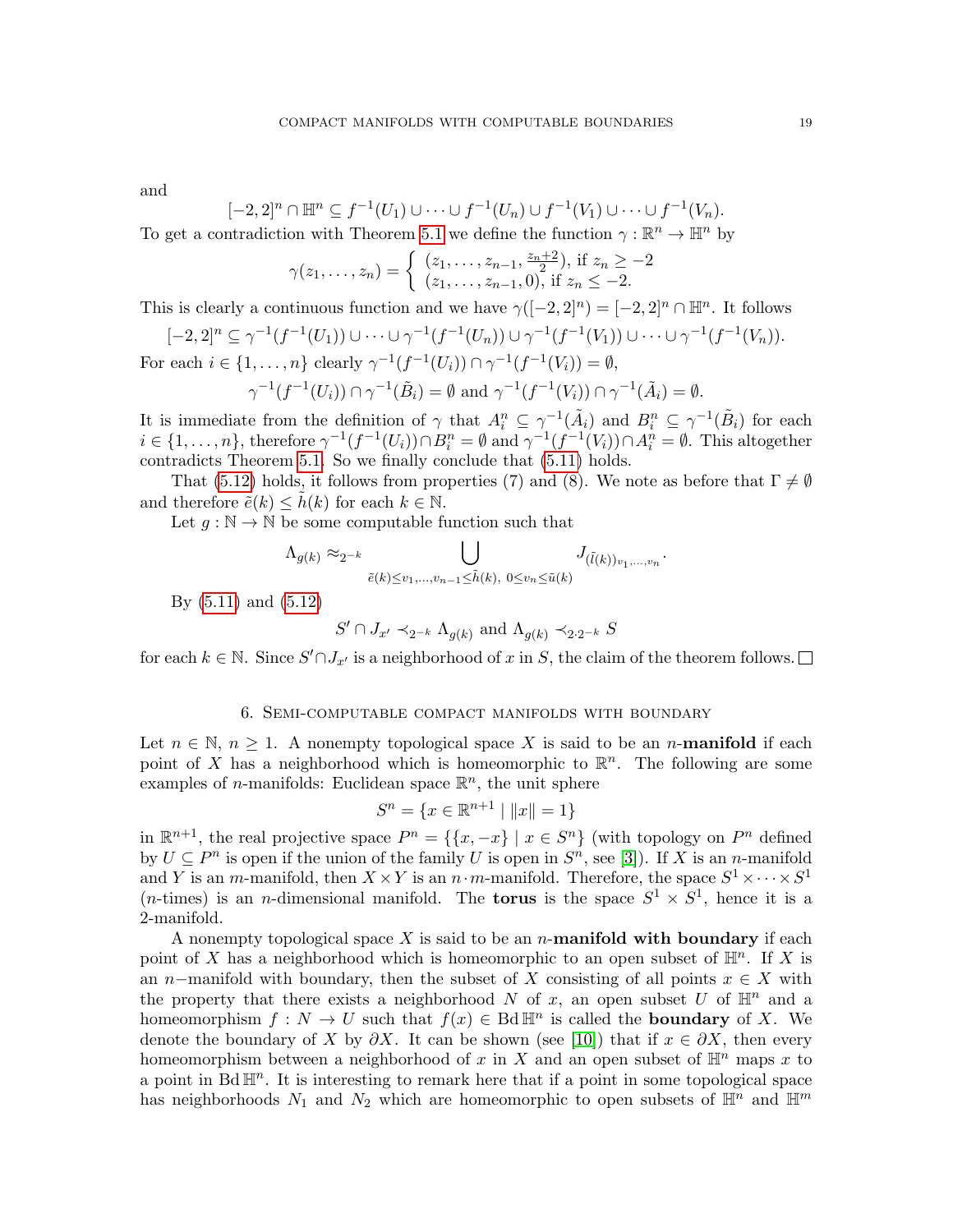respectively, then  $n = m$ ; this is a consequence of Invariance of domain theorem, see [\[10\]](#page-21-9). In particular, the number n, called the dimension of  $X$ , is uniquely determined by  $X$ .

If U is an open set in  $\mathbb{H}^n$  and  $z \in U$  is a point such that  $z \in \mathbb{H}^n \setminus (\text{Bd } \mathbb{H}^n)$ , then there exists an open ball in  $\mathbb{R}^n$  centered at x which is contained in U. Furthermore, each open ball in  $\mathbb{R}^n$  is homeomorphic to  $\mathbb{R}^n$ . Therefore, if X is an n-manifold with boundary and  $x \in X \setminus \partial X$ , then x has an open neighborhood in X homeomorphic to  $\mathbb{R}^n$ . On the other hand, each open ball in  $\mathbb{H}^n$  centered at a point in Bd  $\mathbb{H}^n$  is homeomorphic to  $\mathbb{H}^n$ . It follows from this that each point in  $\partial X$  has an open neighborhood in X homeomorphic to  $\mathbb{H}^n$ .

If X is a manifold, then clearly X is a manifold with boundary and  $\partial X = \emptyset$ . In fact, if X is a manifold with boundary, then X is a manifold if and only if  $\partial X = \emptyset$ .

If X is a manifold with boundary and Y is homeomorphic to X, then clearly Y is also a manifold with boundary and  $\partial Y = f(\partial X)$ , where  $f: X \to Y$  is a homeomorphism. Furthermore, if X and Y are manifolds with boundary, then  $X \times Y$  is a manifold with boundary and the point  $(x, y)$  is in its boundary if and only if  $x \in \partial X$  or  $y \in \partial Y$ .

It is not hard to check (see [\[10\]](#page-21-9)) that the closed unit ball  $B^n$  in  $\mathbb{R}^n$  is a manifold with boundary and  $\partial B^n = S^{n-1}$ . For example [0,1] is a manifold with boundary and  $\partial[0,1] = \{0,1\}$ . Therefore, since  $S^1$  is a manifold,  $S^1 \times [0,1]$  is a manifold with boundary and  $\partial(S^1 \times [0,1]) = S^1 \times \{0,1\}$ . (Note that the topological boundary of  $S^1 \times [0,1]$  in  $\mathbb{R}^3$ differs from  $\partial(S^1 \times [0,1])$ .)

<span id="page-19-2"></span>**Theorem 6.1.** Let  $(X, d, \alpha)$  be a computable metric space and let  $S \subseteq X$ . Suppose S, as a subspace of  $(X, d)$ , is a manifold with boundary and suppose S and ∂S are semi-computable compact sets in  $(X, d, \alpha)$ . Then S is a computable compact set in  $(X, d, \alpha)$ .

*Proof.* Let  $n \geq 1$  be such that S is an n-manifold with boundary. If  $x \in S \setminus \partial S$ , then x has a neighborhood homeomorphic to  $\mathbb{R}^n$  and by Theorem [5.6](#page-12-0) there exists a neighborhood of x in S which is computable up to S. On the other hand, if  $x \in \partial S$ , then there exists an open neighborhood U of x in S and a homeomorphism  $f: \mathbb{H}^n \to U$ . It is clear that  $f(\text{Bd } \mathbb{H}^n) \subseteq$  $U \cap \partial S$  and since for each  $z \in \partial S$  every homeomorphism between a neighborhood of z in S and an open subset of  $\mathbb{H}^n$  maps z to a point in  $\text{Bd}\,\mathbb{H}^n$ , we have  $f(\text{Bd}\,\mathbb{H}^n) = U \cap \partial S$ . It follows from Theorem [5.7](#page-15-1) that x has a neighborhood in  $S$  which is computable up to  $S$ .

Hence each  $x \in S$  has a neighborhood  $N_x$  in S which is computable up to S. Let  $\mathcal{U} = {\text{Int}_S N_x \mid x \in S}.$  Then U is an open cover of S. Since S is compact, there exists a finite subcover of U for S, hence there exist  $x_1, \ldots, x_k \in S$  such that  $S = N_{x_1} \cup \cdots \cup N_{x_k}$ . By Proposition [4.2](#page-9-3)  $S$  is a computable compact set.  $\Box$ 

<span id="page-19-1"></span>**Corollary 6.2.** Let  $(X, d, \alpha)$  be a computable metric space and let S be a semi-computable compact set in this space which is a manifold with boundary. Then the following implication holds:

$$
\partial S
$$
 computable compact set  $\Rightarrow$  S computable compact set.

 $\Box$ 

<span id="page-19-0"></span>**Theorem 6.3.** Let  $(X, d, \alpha)$  be a computable metric space. Let S be a semi-computable compact set in this space such that S, as a subspace of  $(X,d)$ , is a manifold. Then S is computable compact in  $(X, d, \alpha)$ .  $\Box$ 

In general, if X is an n−manifold with boundary and  $\partial X \neq \emptyset$ , then  $\partial X$  is an  $(n -$ 1)−manifold. Therefore if S is a manifold with boundary in  $(X, d, \alpha)$ , then  $\partial S$  is a man-ifold (boundaryless) and we have, by Theorem [6.3,](#page-19-0) that  $\partial S$  is semi-computable compact if and only if  $\partial S$  is computable compact. This means that Corollary [6.2](#page-19-1) is an equivalent formulation of Theorem [6.1.](#page-19-2)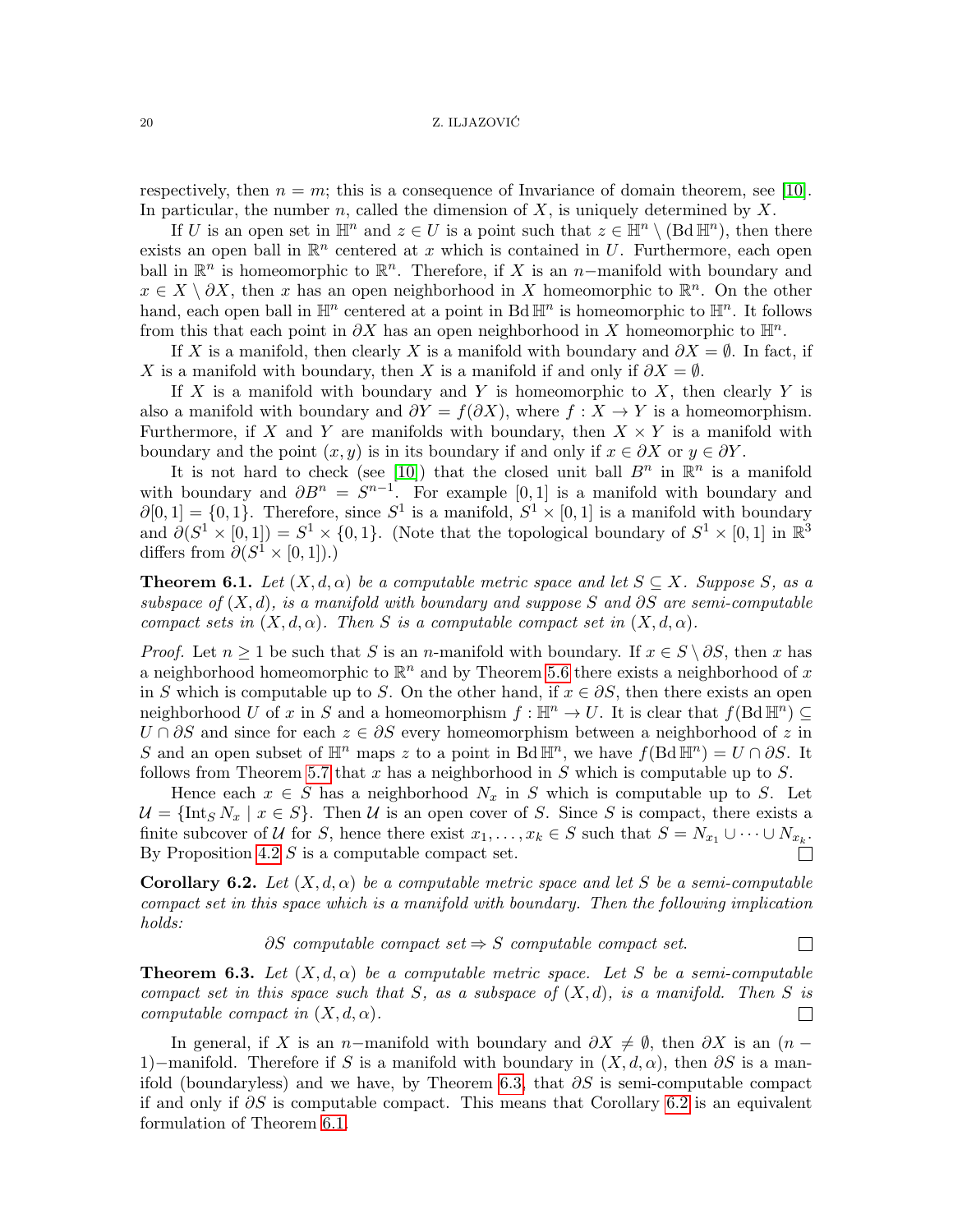<span id="page-20-5"></span>**Theorem 6.4.** Let  $(X, d, \alpha)$  be a computable metric space which is locally computable. Let S be a co-computably enumerable closed set in this space such that S, as a subspace of  $(X, d)$ , is a compact manifold with boundary. Then the following implication holds:

$$
\partial S \text{ computable closed set } \Rightarrow S \text{ computable closed set. } \square
$$

6.1. Application: regular level sets. Suppose that  $f : \mathbb{R}^n \to \mathbb{R}^m$  is a function of class  $C^1$  such that  $y \in \mathbb{R}^m$  is a regular value of f, which means that the differential  $D(f)(x)$ :  $\mathbb{R}^n \to \mathbb{R}^m$  of f in x is surjective for each  $x \in f^{-1}{y}$ . Suppose  $f^{-1}{y} \neq \emptyset$ . Then it is known from differential topology (see [\[5\]](#page-20-4)) that  $f^{-1}{y}$  is an  $(n - m)$ -manifold.

Suppose now additionally that f is computable and  $f^{-1}{y}$  is a bounded set. In general, if  $g : \mathbb{R}^n \to \mathbb{R}$  is a computable function, then  $g^{-1}\{0\}$  is a co-c.e. closed set in  $\mathbb{R}^n$ . Therefore  $f^{-1}{y}$  is a co-c.e. closed set and, by Theorem [6.4,](#page-20-5) we conclude the following.

<span id="page-20-6"></span>**Corollary 6.5.** If  $f : \mathbb{R}^n \to \mathbb{R}^m$  is a computable function of class  $C^1$  and  $y \in \mathbb{R}^m$  a regular value of f such that  $f^{-1}{y}$  is bounded, then the set  $f^{-1}{y}$  is computable.  $\Box$ 

**Example 6.6.** (i) Let S be the set of all  $(x, y, z) \in \mathbb{R}^3$  such that

$$
x^{2}(1 + e^{x}) + y^{2}(1 + e^{y}) + z^{2}(1 + e^{z}) = 1.
$$

We have  $S = f^{-1}{1}$ , where  $f : \mathbb{R}^3 \to \mathbb{R}$  is defined in the obvious way. Since  $\nabla f(x) =$  $(\partial_1 f(x), \partial_2 f(x), \partial_3 f(x)) = 0$  only for the point  $x = 0$  which is not in  $f^{-1}{1}$ , we have that 1 is a regular value for  $f$ . Hence  $S$  is computable.

(ii) Let S be the set of all  $(x_1, x_2, x_3, x_4) \in \mathbb{R}^4$  such that

$$
x_1^2 + x_2^2 + x_3^2 + x_4^2 = 1
$$

and

$$
\sin x_1 + \sin x_2 + \sin x_3 + \sin x_4 = 1.
$$

The intersection of two computable sets need not be computable in general and therefore we cannot get that  $S$  is computable only by proving that the sets defined by above equations are computable. We have  $S = f^{-1}\{(1,1)\}\$ , where  $f : \mathbb{R}^3 \to \mathbb{R}^2$  is defined in the obvious way. Let  $f_1, f_2$  be the component functions of f. It is easy to check that the vectors  $\nabla f_1(x)$ and  $\nabla f_2(x)$  are linearly independent for each  $x \in S$ . By Corollary [6.5](#page-20-6) S is computable.

### Acknowledgements

The author would like to thank the anonymous referees for their careful work.

#### **REFERENCES**

- <span id="page-20-0"></span>[1] Vasco Brattka. Plottable real number functions and the computable graph theorem. SIAM J. Comput., 38(1):303–328, 2008.
- <span id="page-20-1"></span>[2] Vasco Brattka and Gero Presser. Computability on subsets of metric spaces. Theoretical Computer Science, 305:43–76, 2003.
- <span id="page-20-3"></span>[3] Charles O. Christenson and William L. Voxman. Aspects of Topology. Marcel Dekker, Inc., New York, 1977.
- <span id="page-20-2"></span>[4] Ryszard Engelking. Dimension Theory. PWN – Polish Scientific Publishers, Warszawa, 1978.
- <span id="page-20-4"></span>[5] Victor Guillemin and Alan Pollack. Differential Topology. Prentice–Hall, Inc., Englewood Cliffs, New Jersey